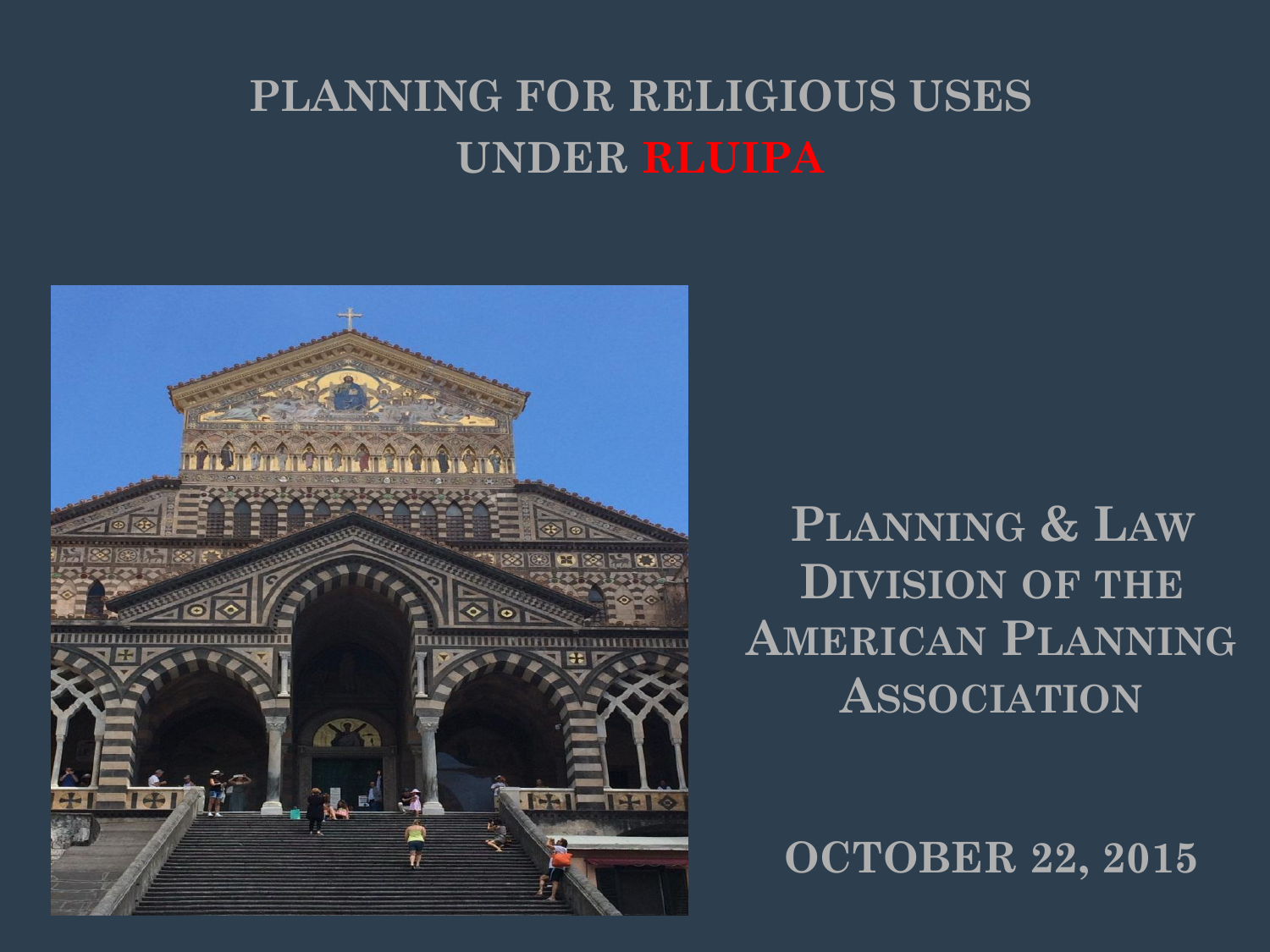# **THE ROAD TO RLUIPA**

- *Sherbert v. Verner***, 374 U.S. 398 (1963)**
- *Employment Div. v. Smith***, 494 U.S. 872 (1990)**
- *Church of the Lukumi Babalu Aye v. City of Hialeah***, 508 U.S. 520 (1993)**
- *Religious Freedom Restoration Act of 1993*
- *City of Boerne v. Flores***, 521 U.S. 507 (1997)**

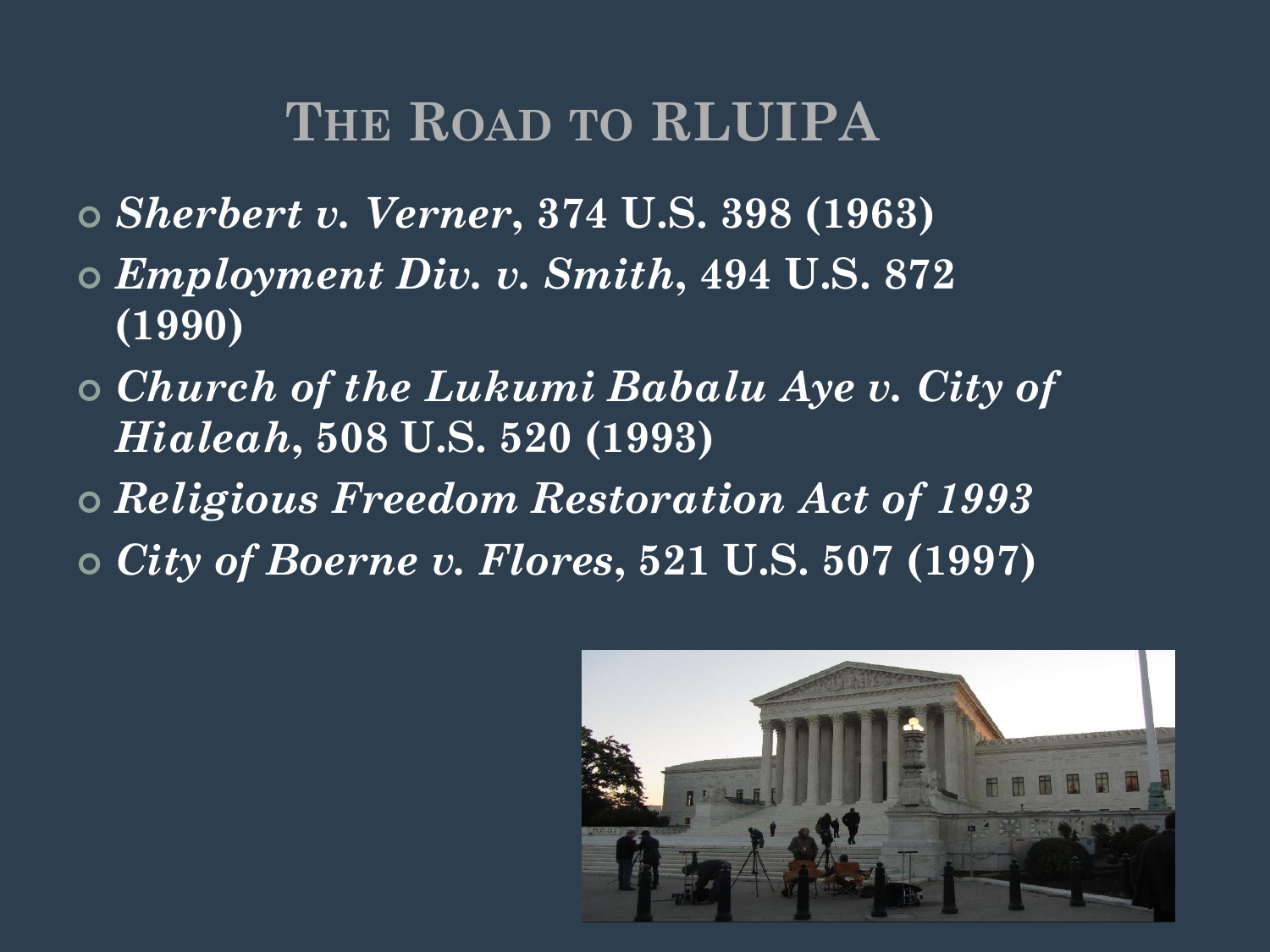# **CONGRESS ENACTS RLUIPA IN 2000**

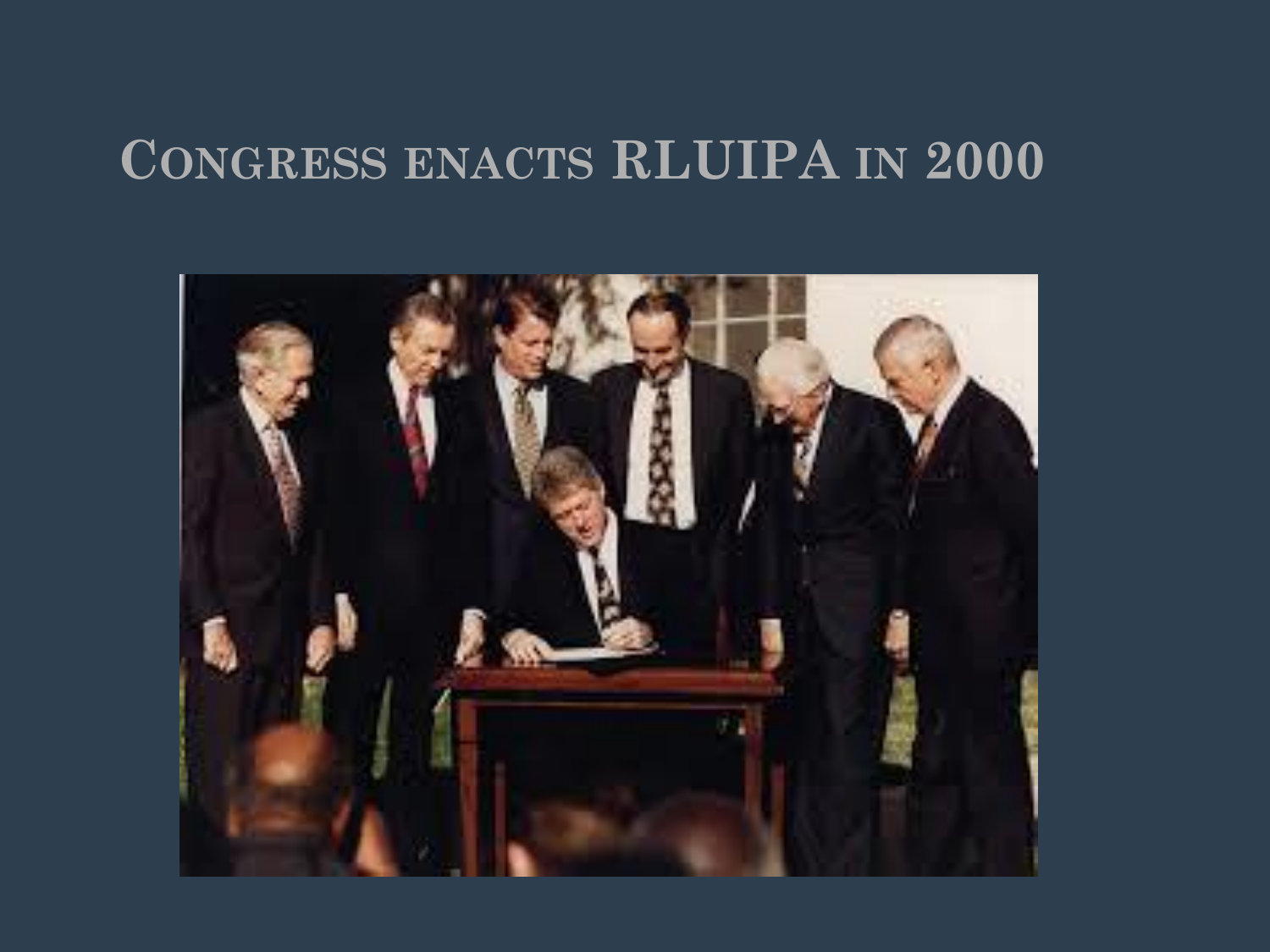# **TYPES OF RLUIPA CLAIMS**

#### **Substantial Burden**

42 U.S.C. § 2000cc(a)

**Equal Terms** 42 U.S.C. § 2000cc(b)(1) **Nondiscrimination** 42 U.S.C. § 2000cc(b)(2)

**Exclusions and Limitations**

42 U.S.C. § 2000cc(b)(3)

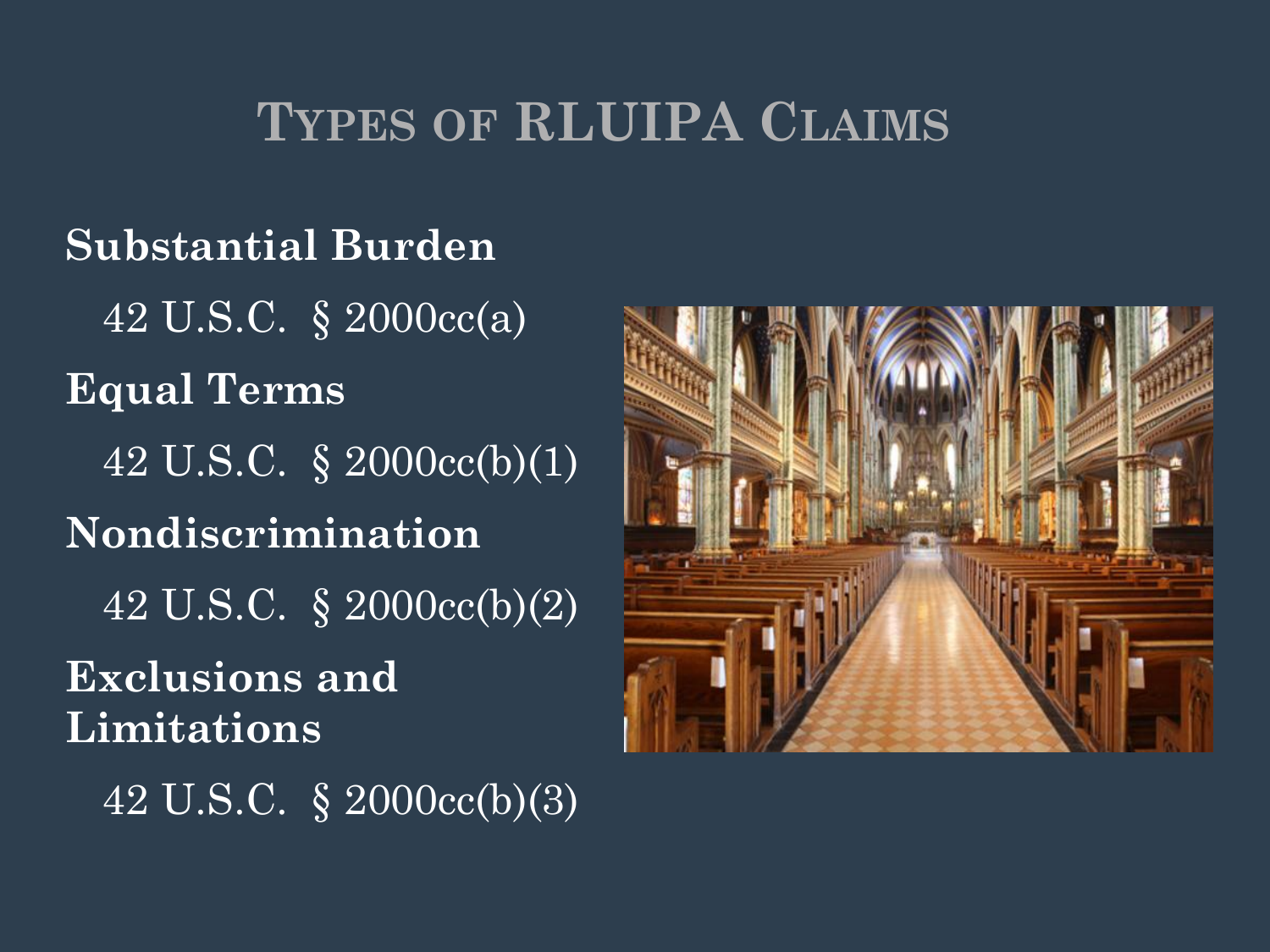# **WHAT IS RELIGIOUS EXERCISE?**

"The term 'religious exercise' includes any exercise of religion, whether or not compelled by, or central to, a system of religious belief." *42 U.S.C. Section 2000c-5(7)(A)*

"The use, building, or conversion of real property for the purpose of religious exercise shall be considered to be religious exercise of the person or entity that uses or intends to use the property for that purpose." *42 U.S.C. Section 2000c-5(7)(B)*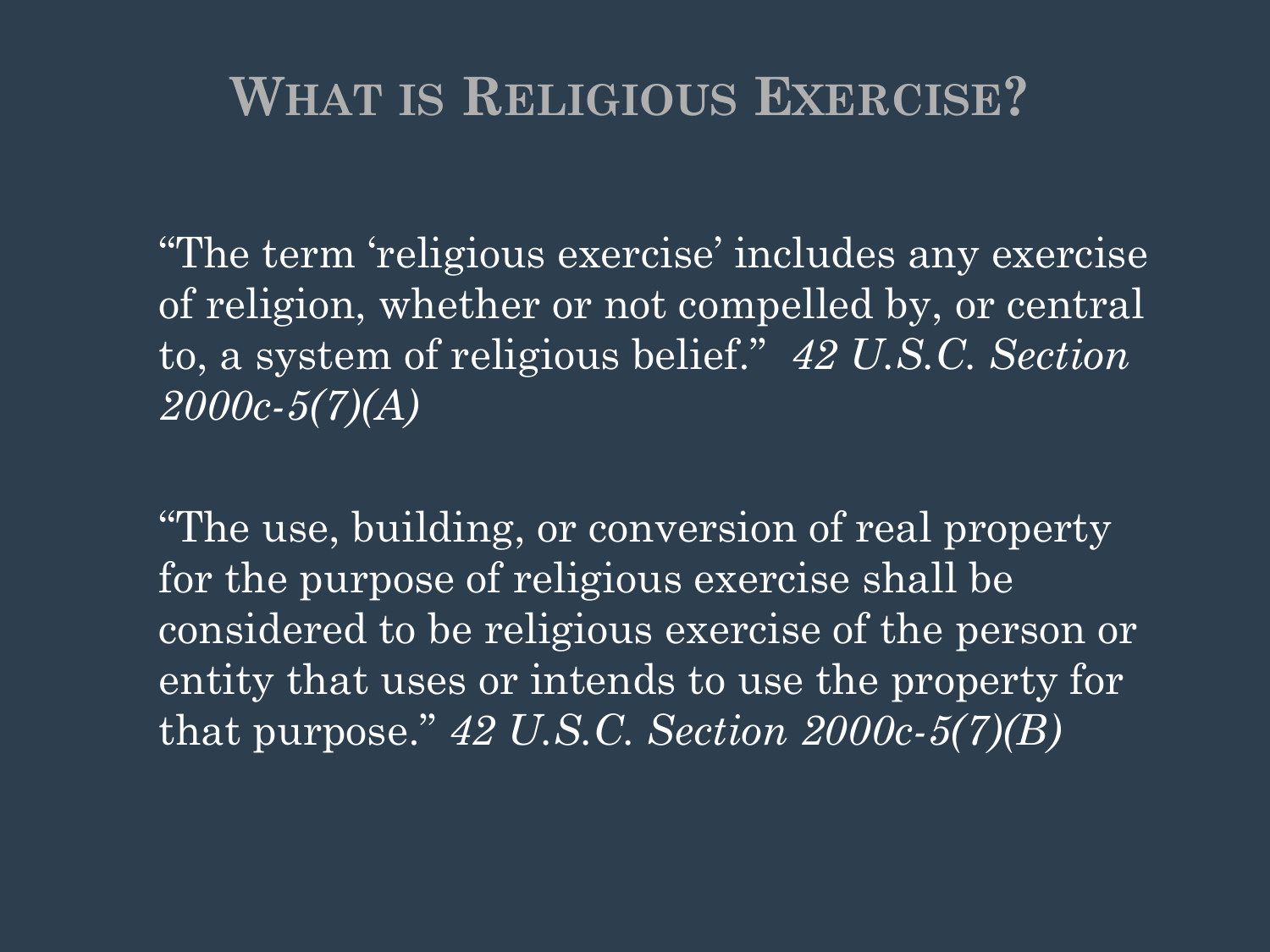# **WHAT IS RELIGIOUS EXERCISE?**

- "[I]t is not up to legislatures (or to courts for that matter) to say what activities are sufficiently 'religious.'" *Cohen v. City of Des Plaines* (7th Cir. 1993)
- Religious beliefs must be "sincerely held" to receive protection. *U.S. v. Seeger* (1965).

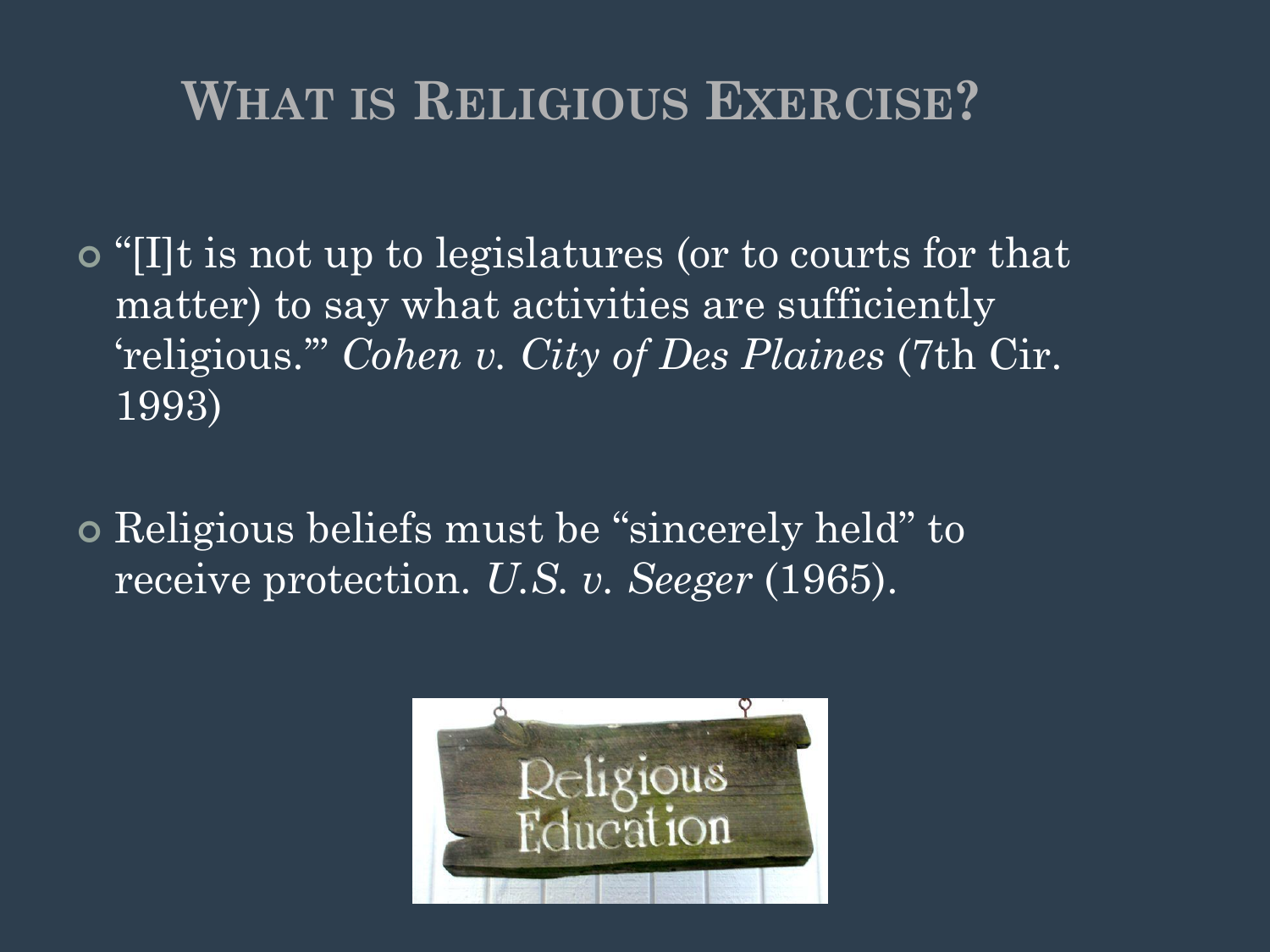# **EXAMPLES OF RELIGIOUS USES**

- o Homeless shelters, soup kitchens and other social services
- o Accessory uses fellowship halls, parish halls, buildings or rooms used for meetings, religious education, and similar functions
- Religious gatherings in homes
- o Construction or expansion of schools, even where the facilities would be used for both secular and religious educational activities

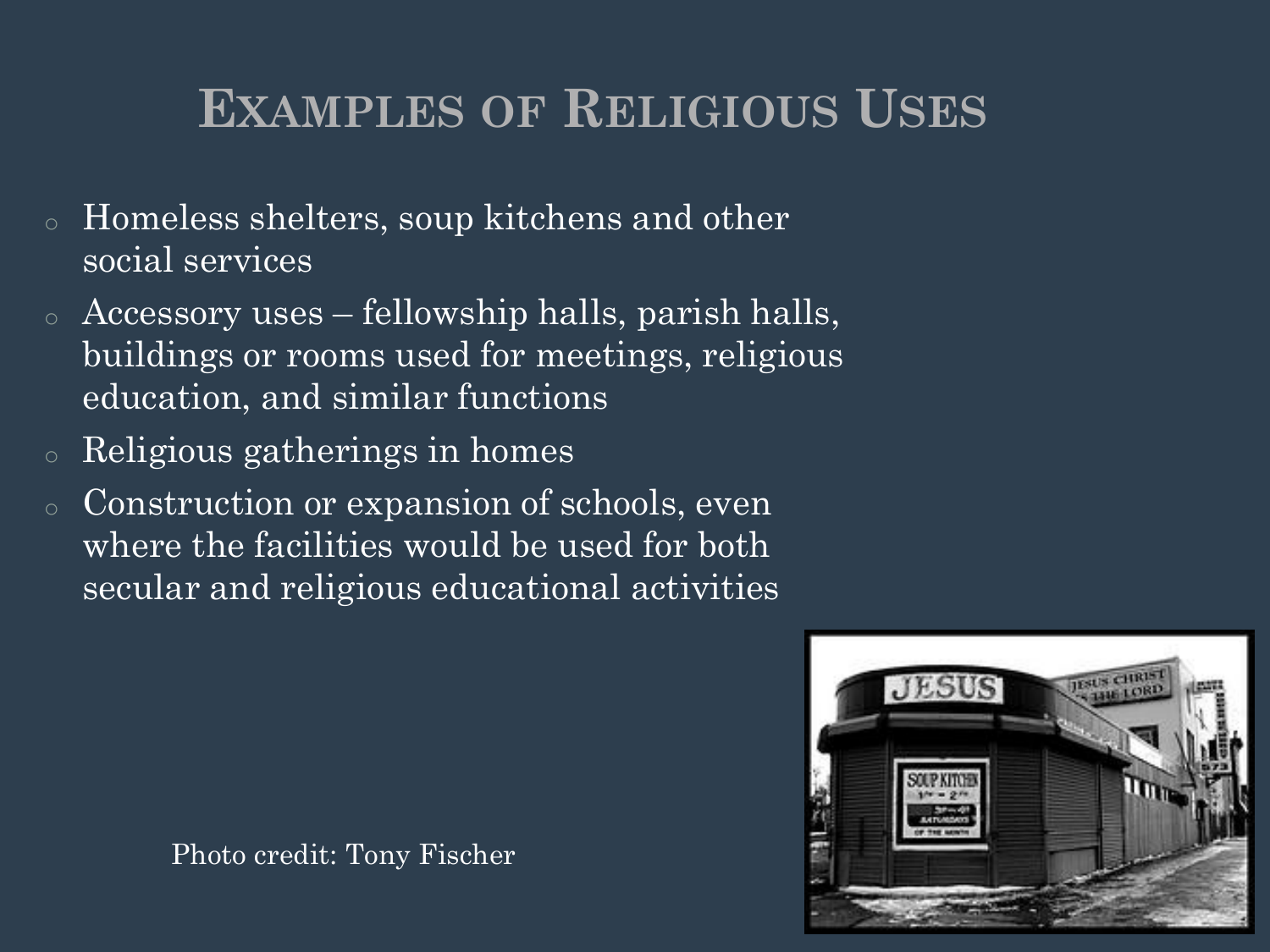# **WHAT IS NOT RELIGIOUS EXERCISE?**

 If "beliefs" are not sincerely held but are instead meant to circumvent zoning regulations. *Church of Universal Love & Music v. Fayette County*  (W.D. PA 2008)

 "[I]f a religious school wishes to build a gymnasium to be used exclusively for sporting activities, that kind of expansion would not constitute religious exercise." *Westchester Day Sch. v. Vill. of Mamaroneck* (2d Cir. 2007)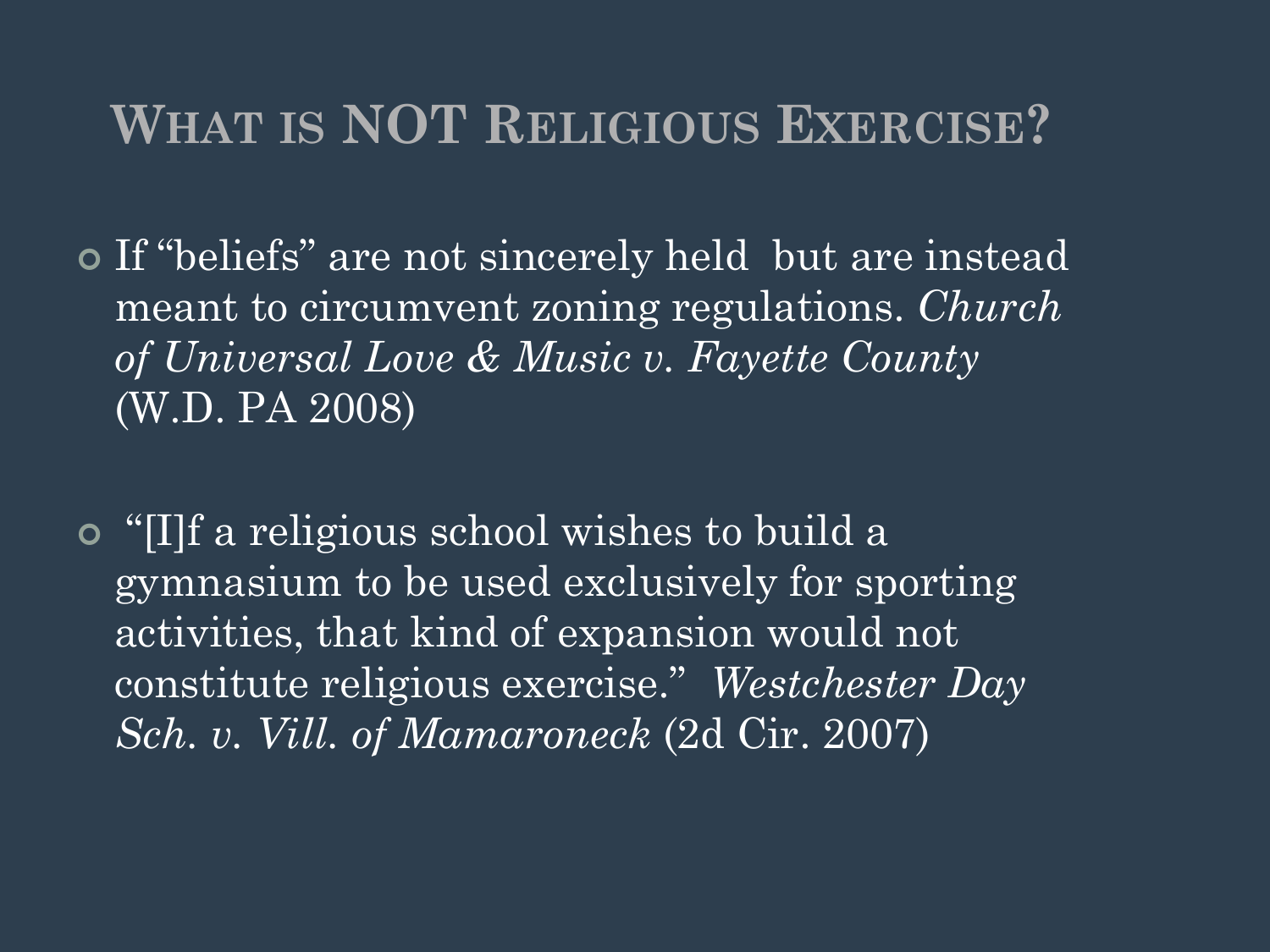# **WHAT IS A "LAND USE REGULATION"**

"[A] zoning or landmarking law, or the application of such a law, that limits or restricts a claimant's use or development of land (including a structure affixed to land), if the claimant has an ownership, leasehold, easement, servitude, or other property interest in the regulated land or a contract or option to acquire such an interest."

*24 U.S.C. 2000-5(5)*

Photo credit: Daniel Lobo

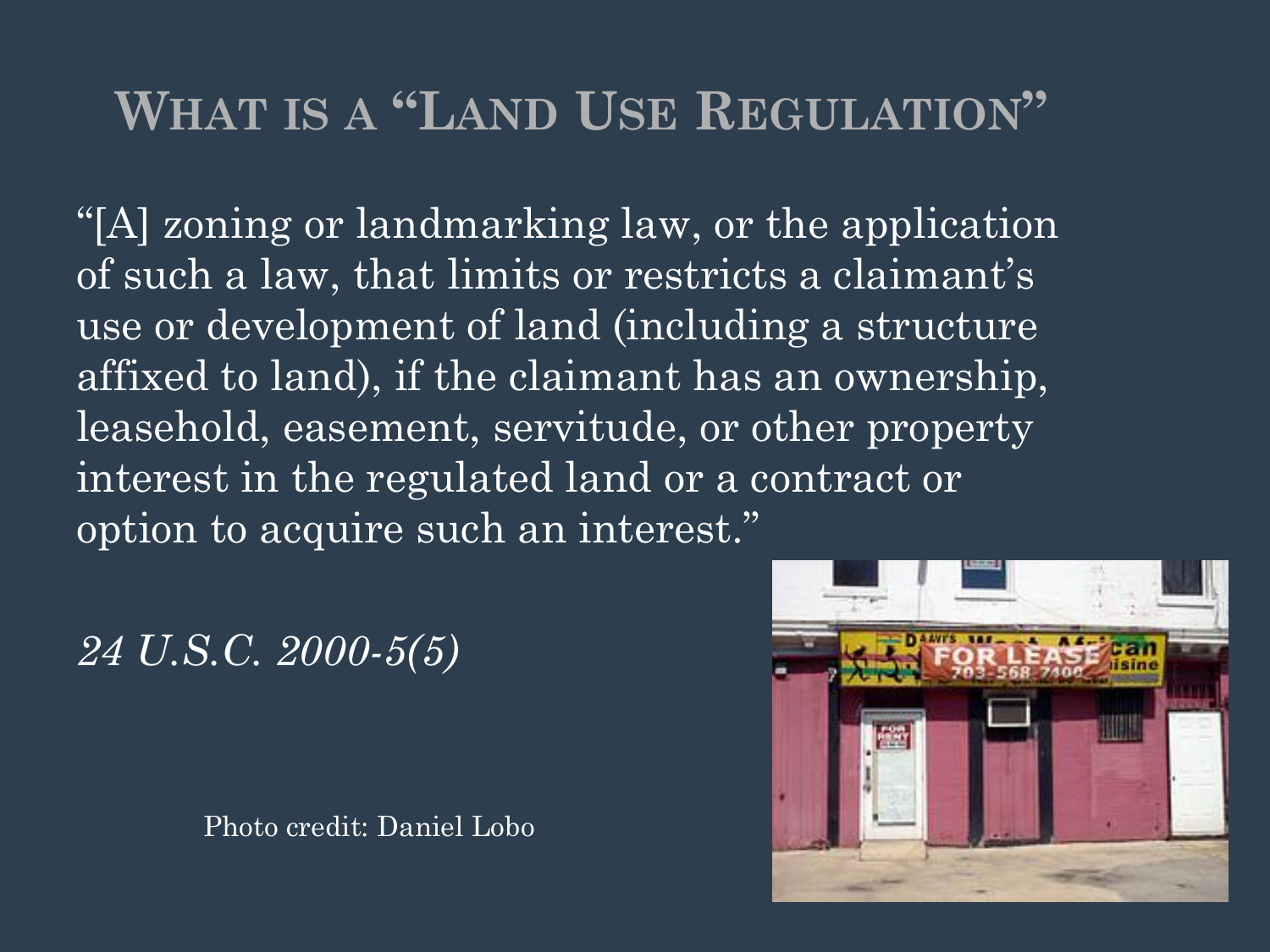# **WHAT IS A "LAND USE REGULATION"?**

- Eminent Domain Maybe, but probably not.
	- St. John's United Church of Christ v. City of Chicago (7th Cir. 2007); Congregation Adas Yerim v. City of New York (E.D.N.Y. 2009).
- Environmental Review Possibly.
	- Fortress Bible Church v. Feiner (2d Cir. 2012).
- $\circ$  Building Codes Probably not.
	- Salman v. City of Phoenix (D. AZ 2015).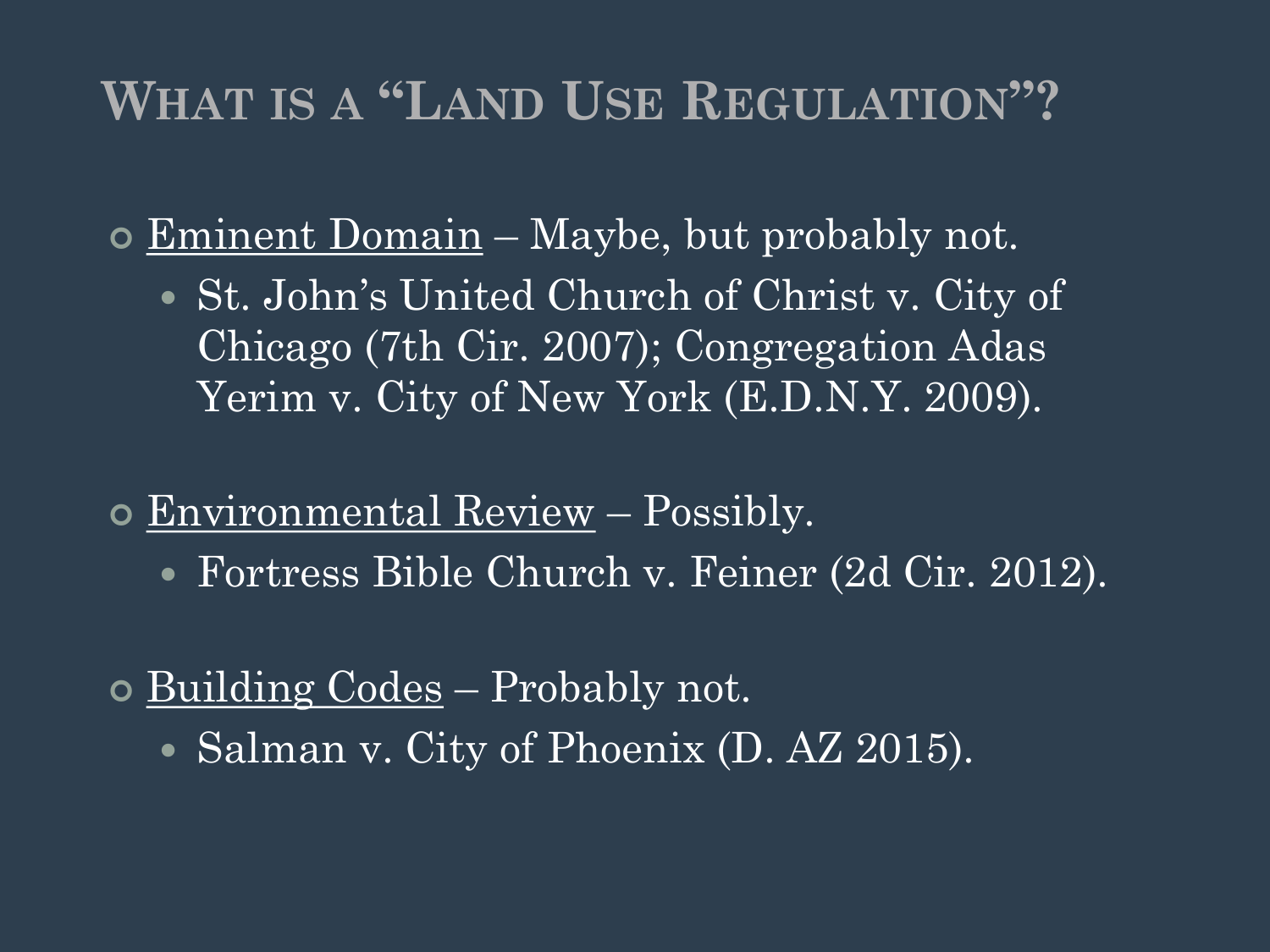# **RIPENESS REQUIREMENT**

 Usually, must exhaust variance process and possibly other administrative remedies before suing

Immediate injury exception

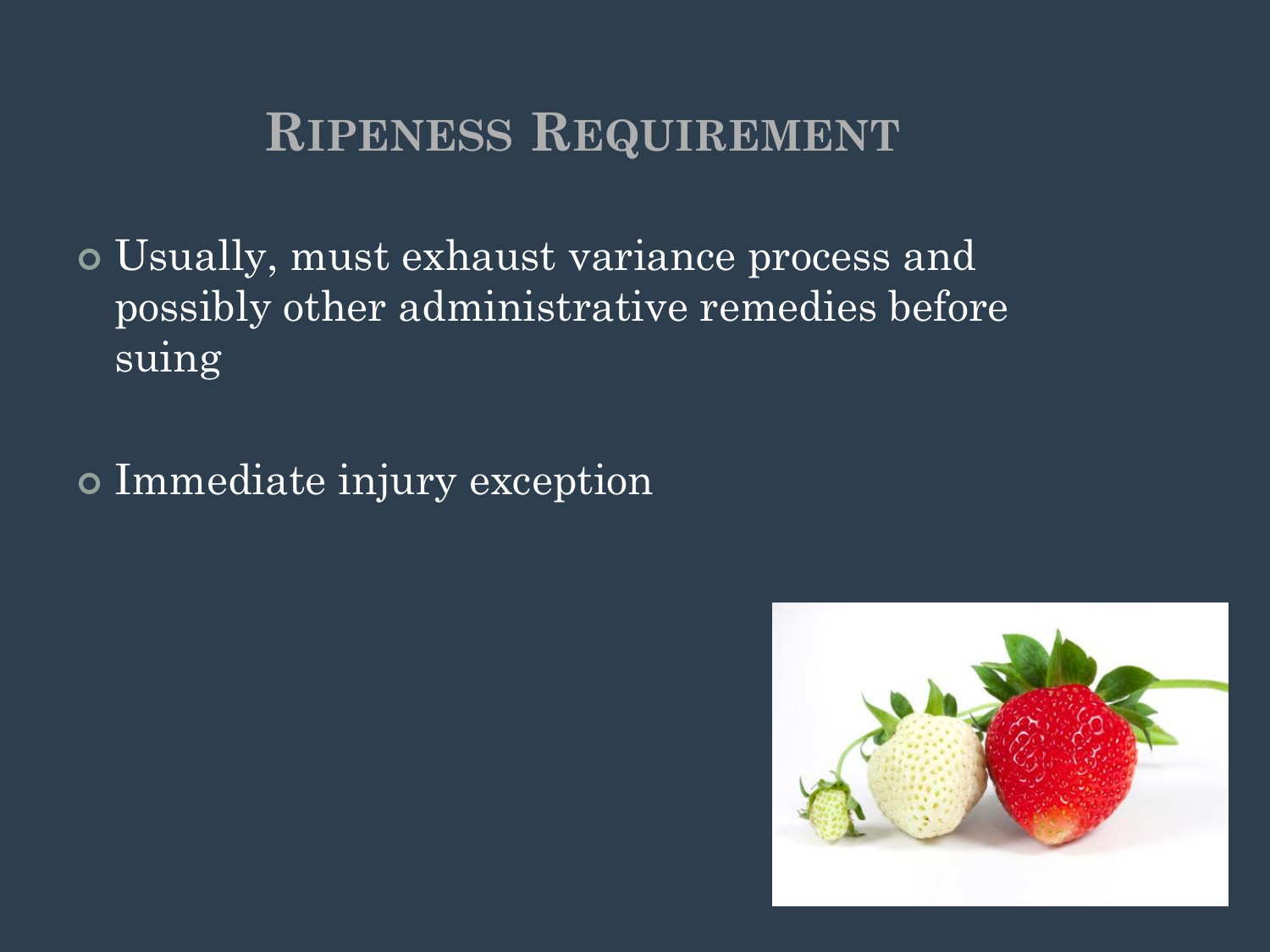# **SUBSTANTIAL BURDEN PROVISION**

- RLUIPA's substantial burden provision applies only if:
	- the substantial burden is imposed under a program that receives *federal funding,* or;
	- the imposition or removal of the substantial burden affects *interstate commerce*; or,
	- the substantial burden is imposed as part of a regulatory system that makes *individualized assessments* of the proposed uses for the property involved.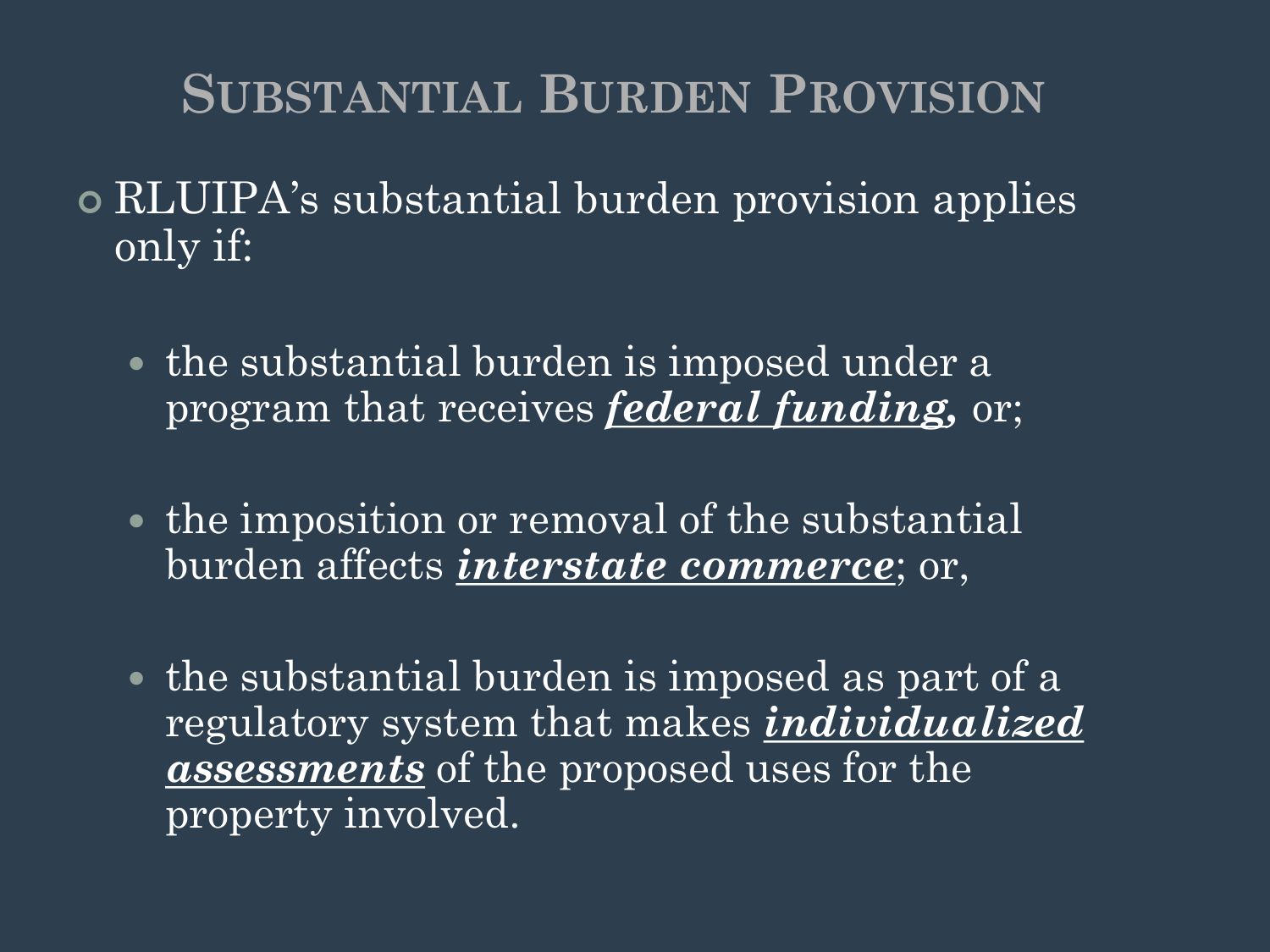Congress intentionally left the term "substantial burden" undefined.

The term 'substantial burden' as used in this Act is not intended to be given any broader definition than the Supreme Court's articulation of the concept of substantial burden or religious exercise.

Joint Statement, 146 Cong. Rec. 16,700 (2000)

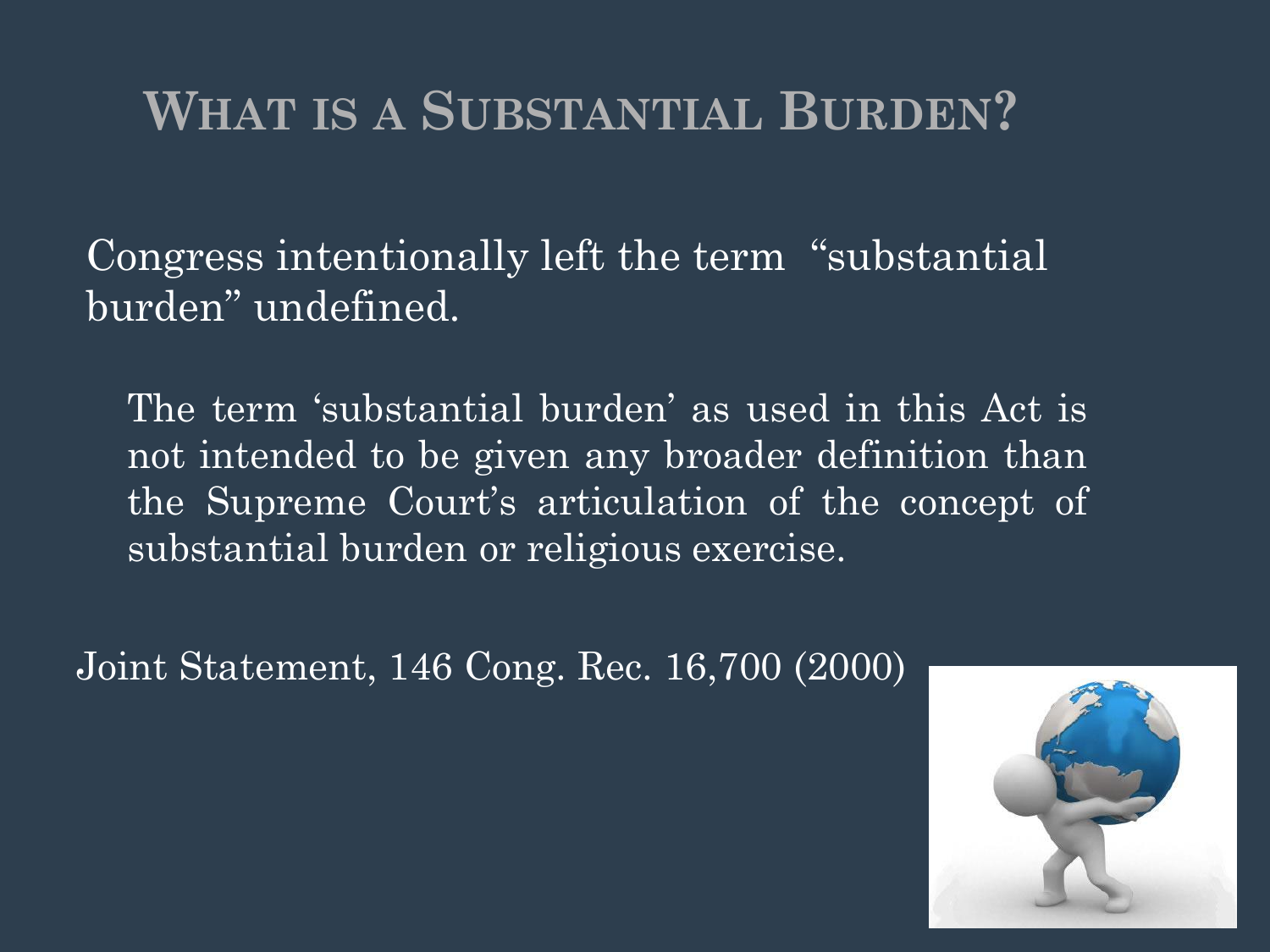## **WHERE MIGHT A SUBSTANTIAL BURDEN CLAIM ARISE?**

- Complete or partial denial of application for zoning relief (special permit, rezone, site plan, etc.)
- Approval of application for zoning relief subject to conditions
- Order from local official (i.e., cease and desist order, notice of violation, etc.)
- Text of zoning regulations

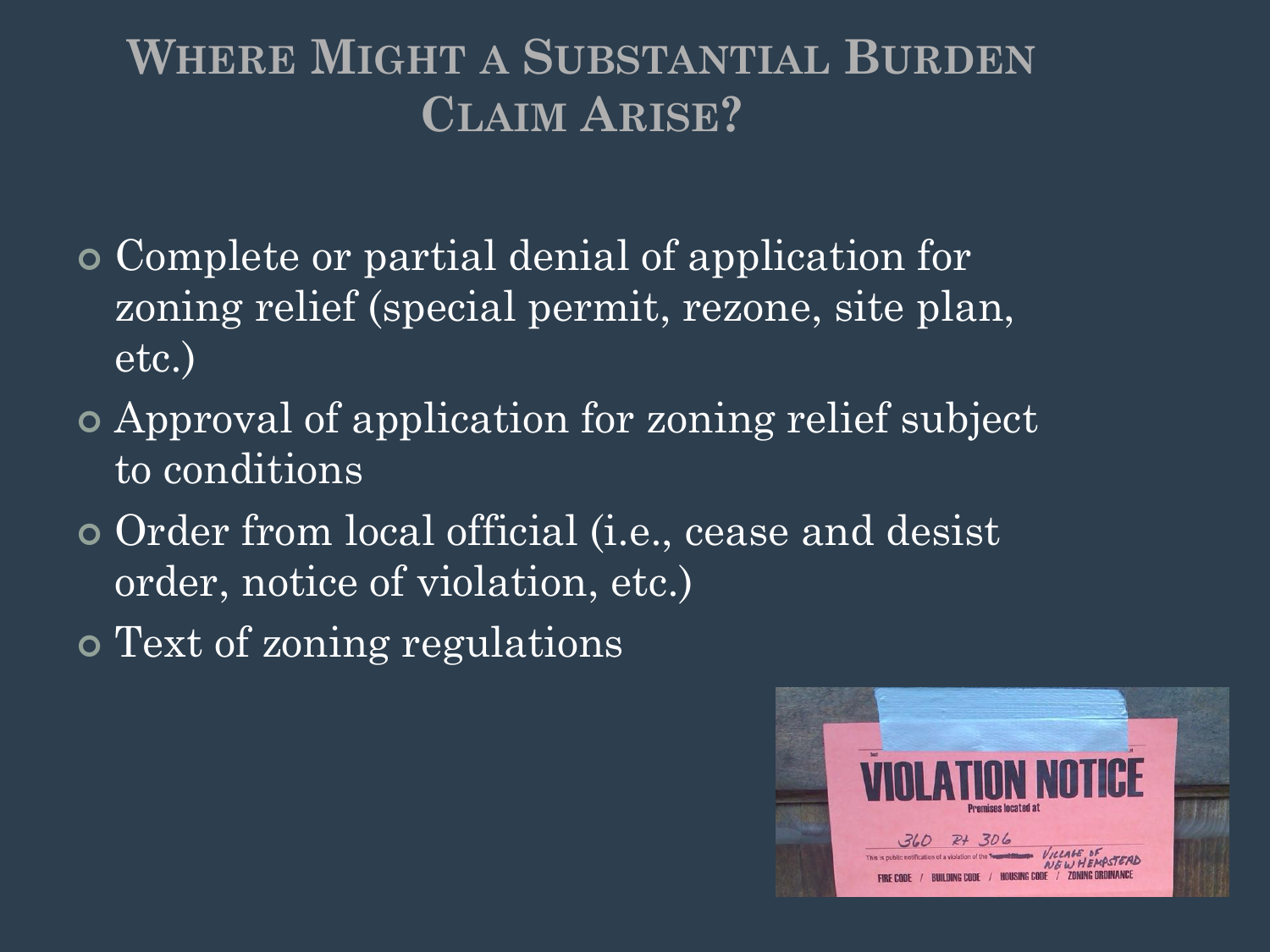# **SUBSTANTIAL BURDEN IN THE CIRCUITS**

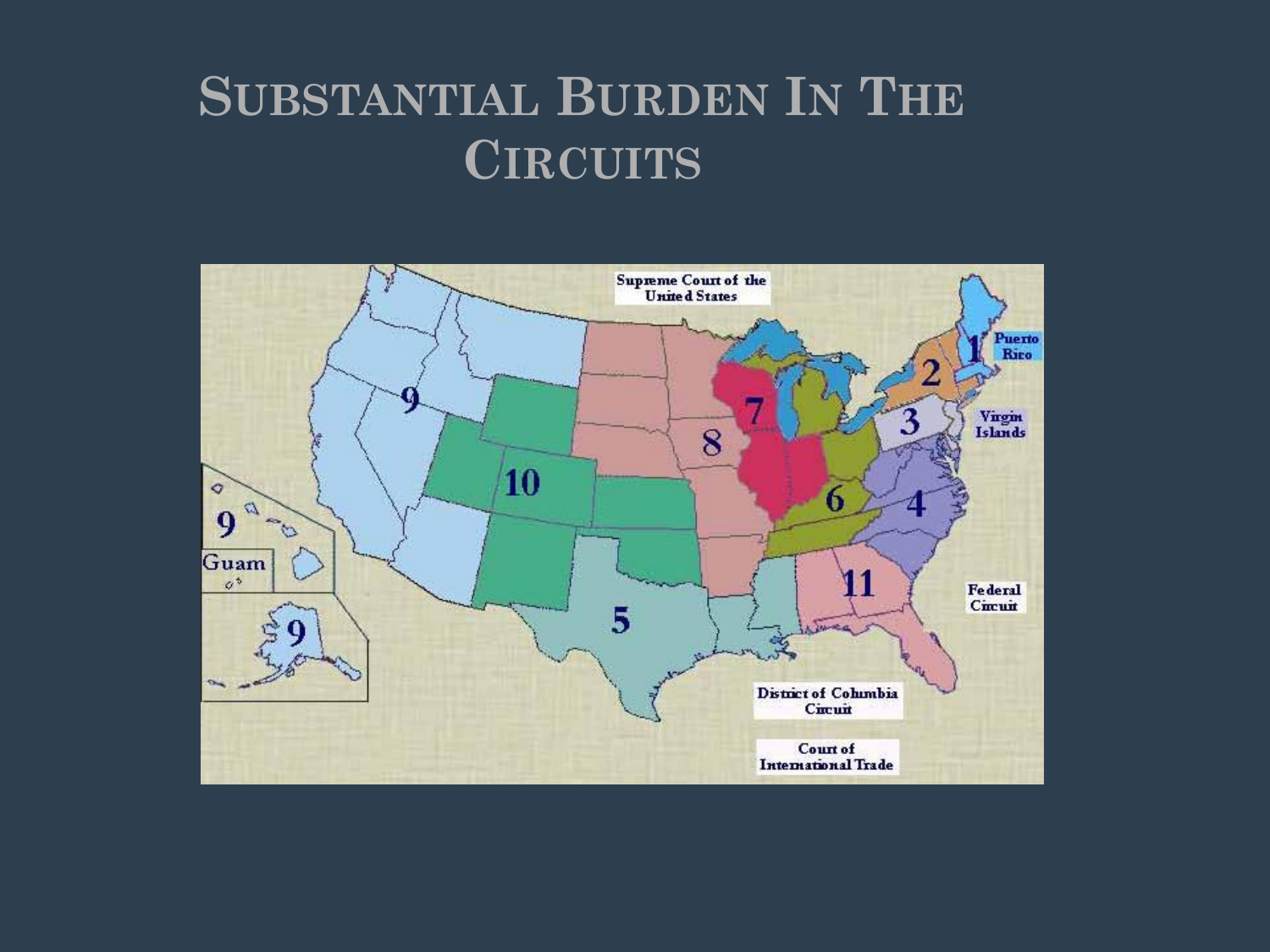A substantial burden may occur with the application of *neutral and generally applicable* regulations. *Chabad Lubavitch v. Borough of Litchfield* (2d Cir., 2014)

- A substantial burden is a regulation that renders religious exercise *"effectively impracticable"* in the jurisdiction. *C.L.U.B. v. Chicago* (7th Cir. 2003)
- A substantial burden is akin to significant pressure that *coerces* adherents to forego religious precepts or *mandates* religious conduct. *Midrash Sephardi v. Surfside* (11th Cir. 2004)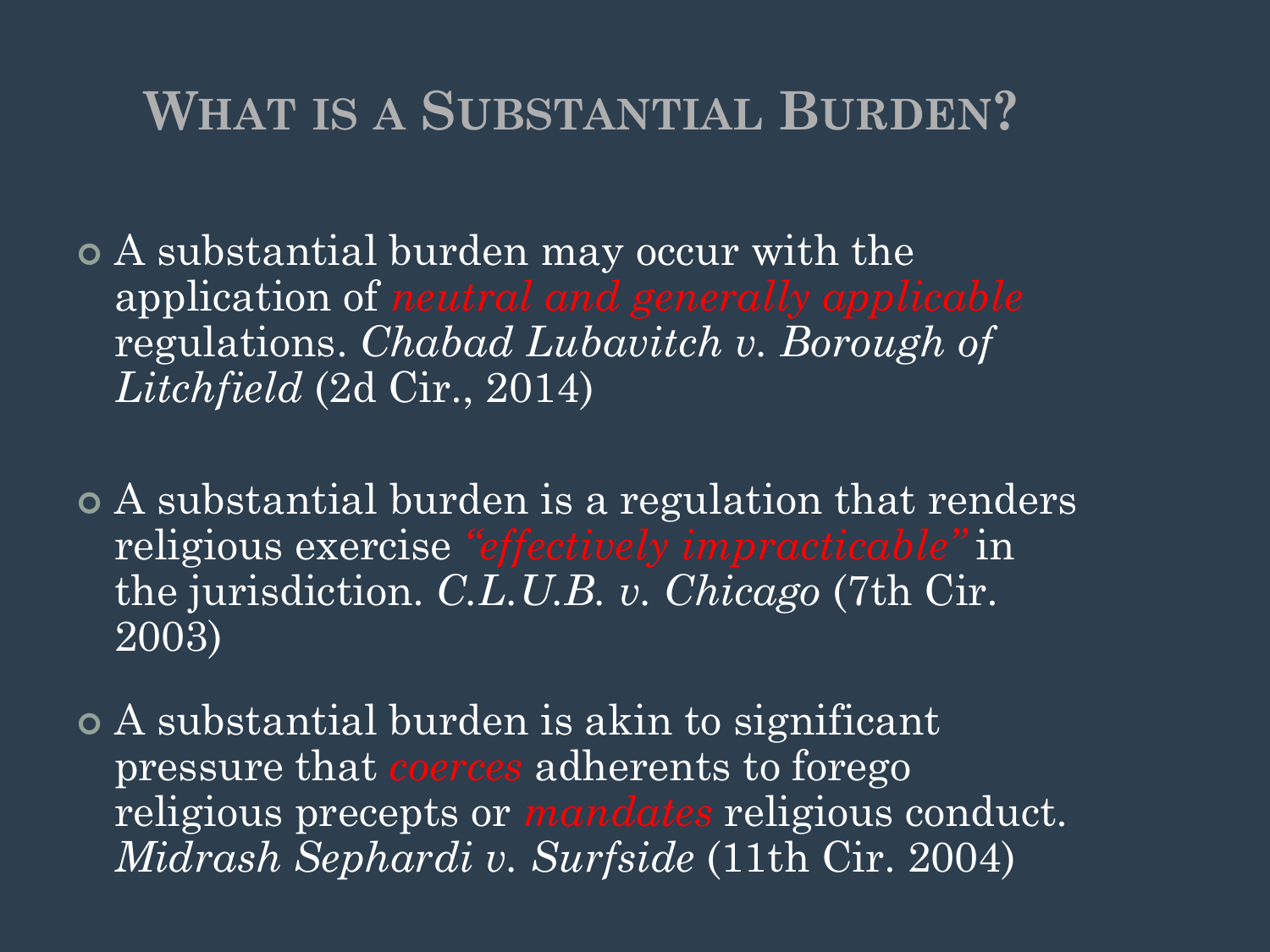- Imposing *unjustified delay, uncertainty and expense* on a religious group can be a substantial burden. *Sts. Constantine & Helen v. New Berlin* (7th Cir. 2005)
- *Denial* of an approval is *not* a substantial burden where: (a) no "reasonable" expectation of approval and (b) other sites are available. *Vision Church v. Long Grove* (7th Cir. 2006) & *Petra Presbyterian v. Northbrook* (7th Cir. 2007) –

Photo Credit: Garry Knight

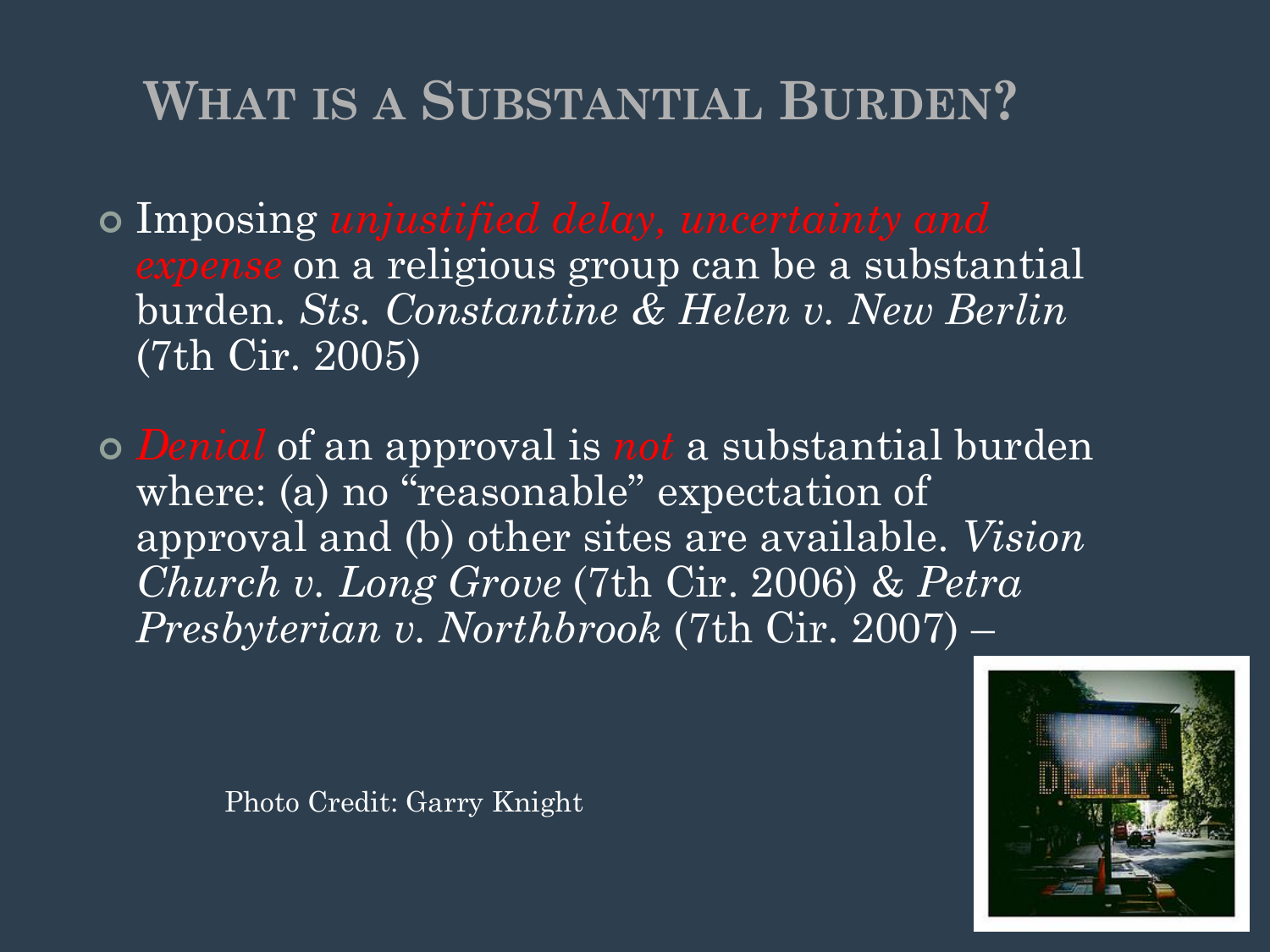- Even where a denial is definitive, it may *not* be a substantial burden if the denial will have *only a minimal impact* on the institution's religious exercise.
- BUT, if the denial leaves the institution with *no real alternatives …* OR, where alternatives would impose *substantial delay, uncertainty and expense*, then the denial is more likely to be a substantial burden. *Westchester Day School v. Mamaroneck* (2d Cir. 2007)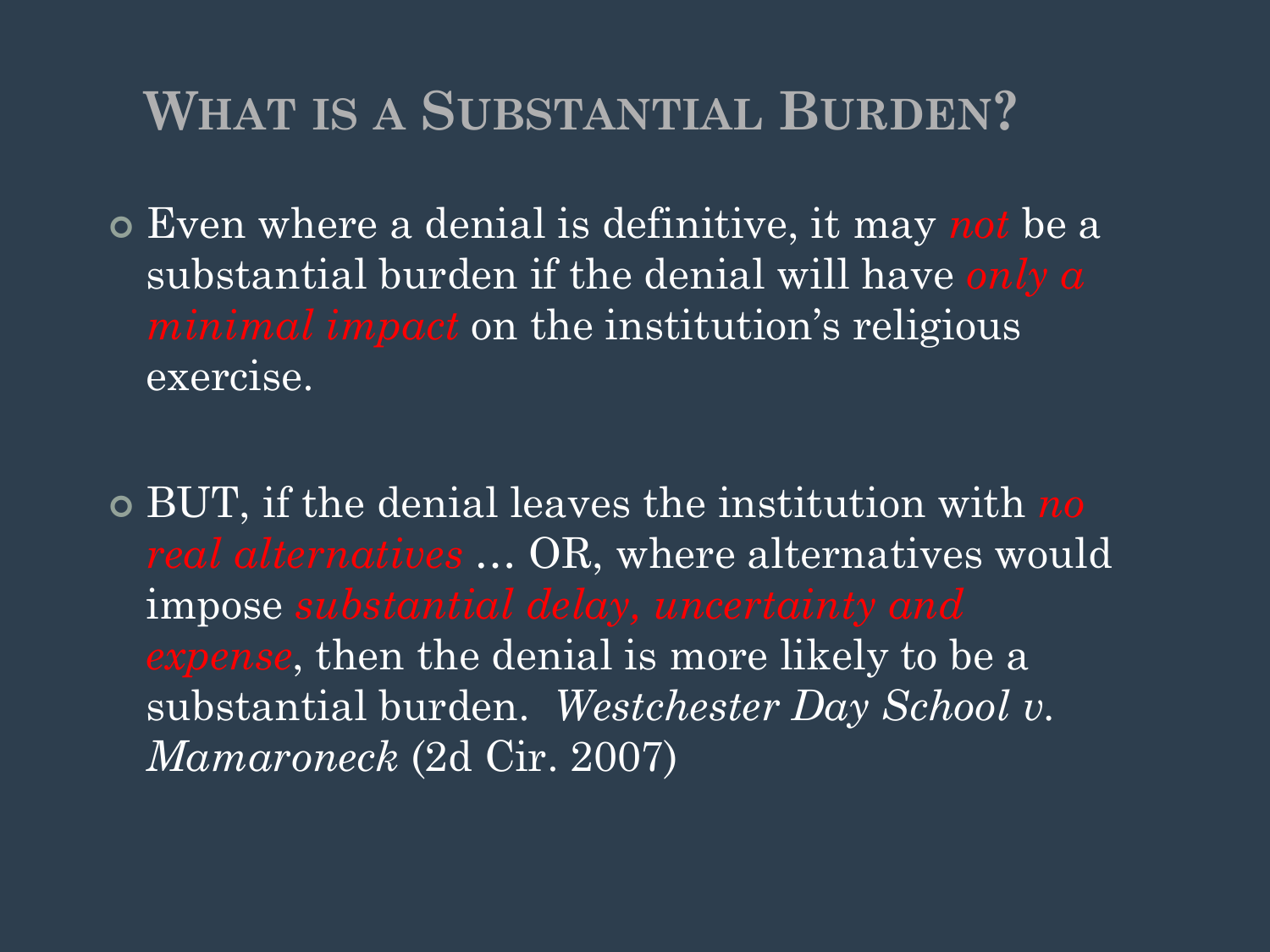# **SUBSTANTIAL BURDEN FACTORS**

#### Very Likely Yes

- Nowhere to locate in the jurisdiction.
- **o** Unable to use property for religious purposes.
- Imposing excessive and unjustified delay, uncertainty or expense.
- Religious animus expressed by City Officials.

#### Very Likely No

- o Timely denial that leaves other sites available.
- o Denial that has a minimal impact.
- o Denial where no reasonable expectation of an approval.
- o Personal preference, cost, inconvenience.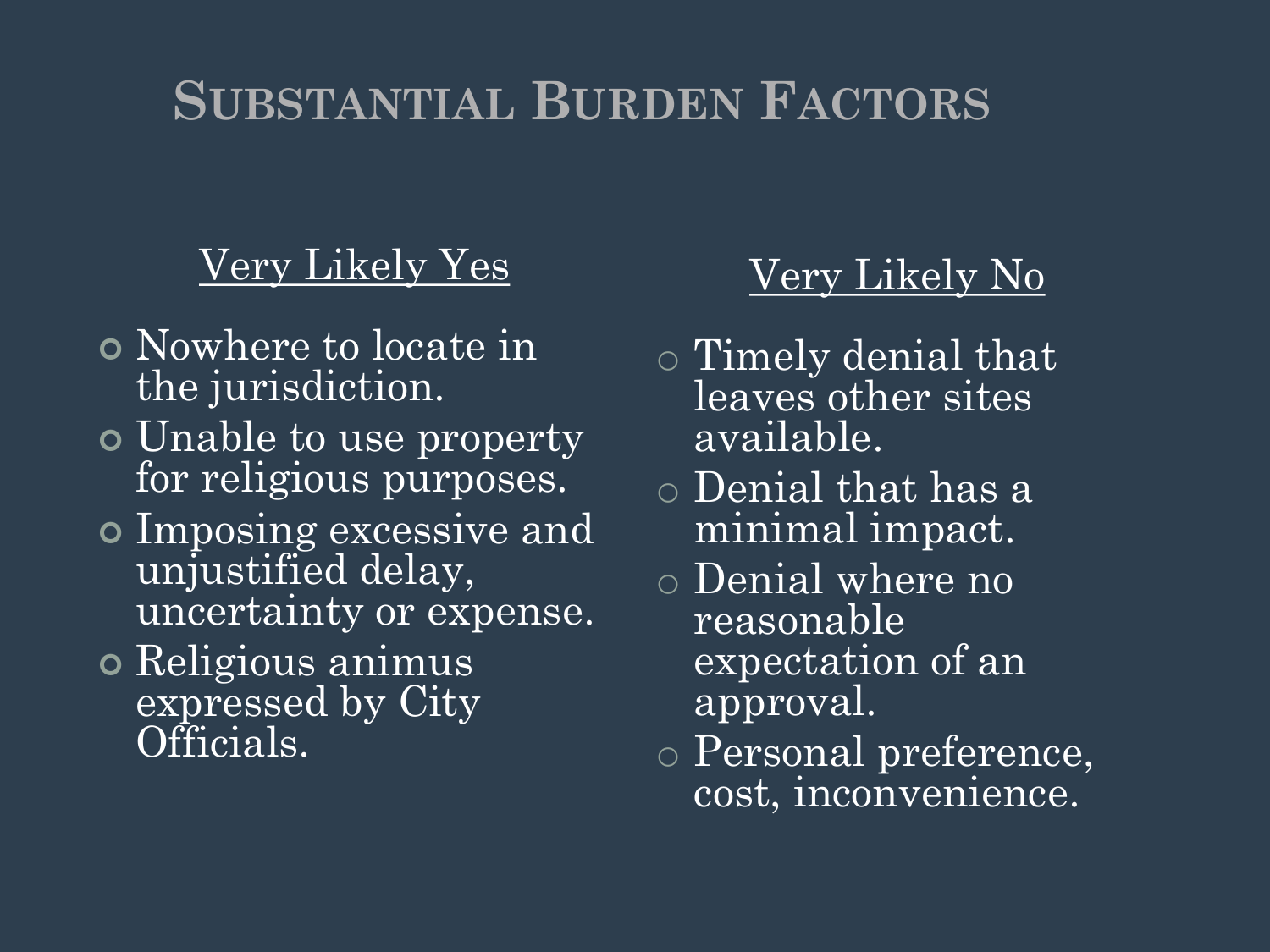# **COMPELLING INTERESTS**

o Compelling interests are interests of the highest order (public health and safety)

o MERE SPECULATION, not compelling; need specific evidence that religious use at issue jeopardizes the municipality's stated interests

o Need consultants' reports, expert testimony, or evidence of harm having already occurred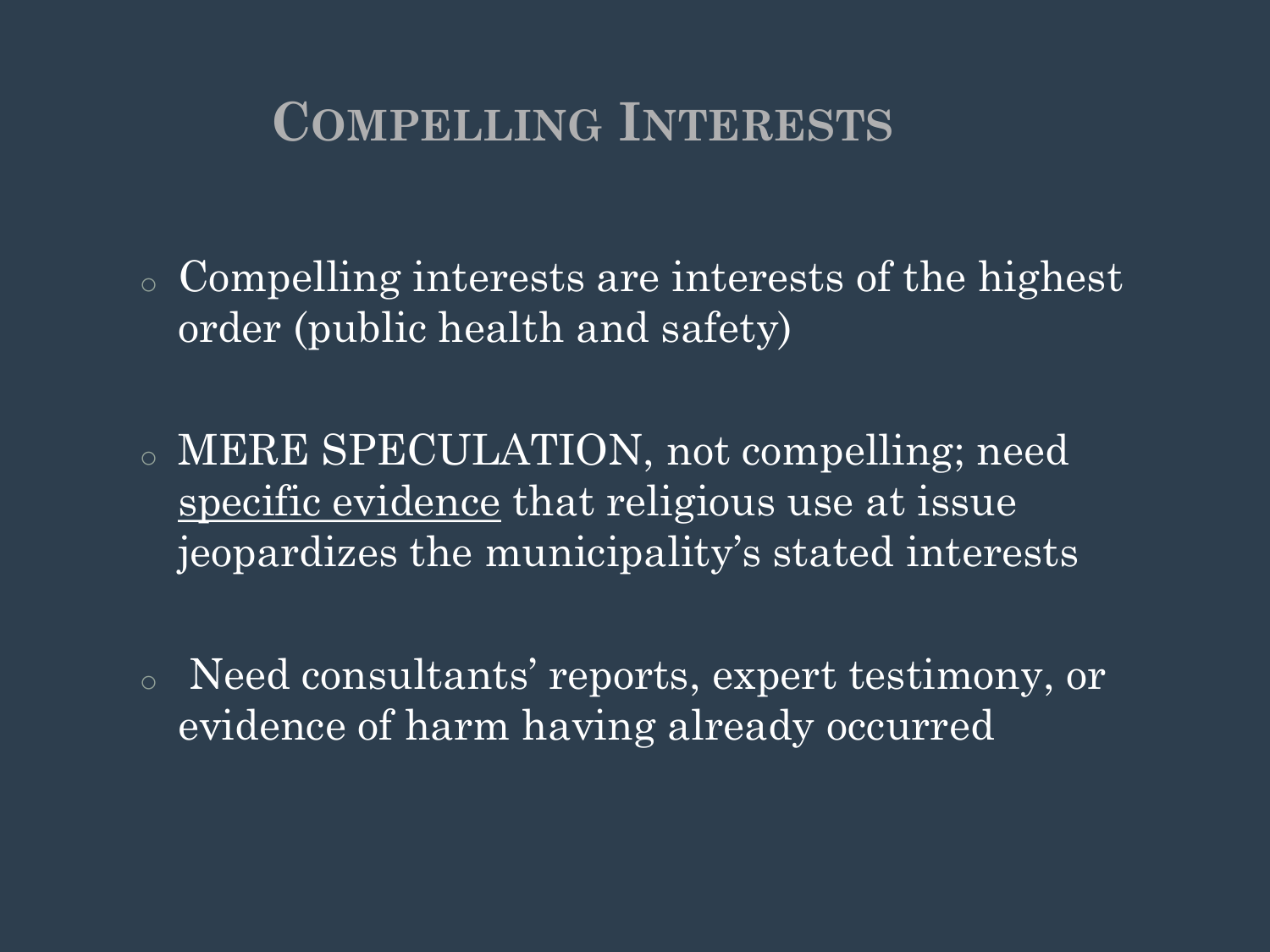# **EXAMPLES OF COMPELLING INTERESTS**

- Preserving the rural and rustic single family residential character of a residential zone. *Eagle Cove Camp Conf. Ctr. v. Town of Woodboro* (7th Cir. 2013)
- Preventing crime and ensuring the safety of residential neighborhoods. *Westchester Day School* (S.D.N.Y. 2006)
- Traffic? Possibly. *Westchester Day Sch.* (2d Cir. 2004)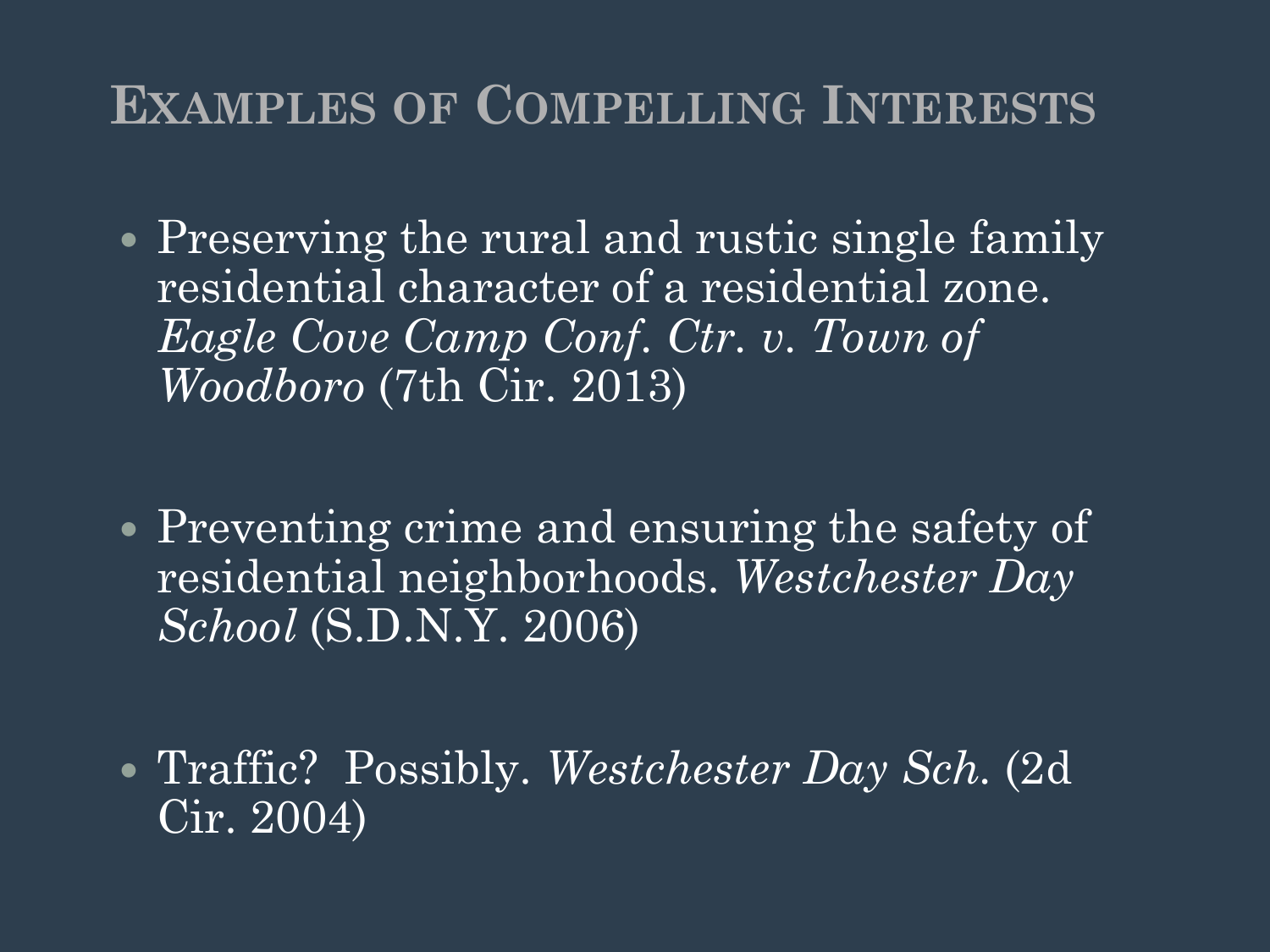## **LEAST RESTRICTIVE MEANS**

o "We do not doubt that cost may be an important factor in the least restrictive means analysis … Government may need to expend additional funds to accommodate citizens' religious beliefs.*" Burwell v. Hobby Lobby*, 134 S. Ct. 2751 (2014)

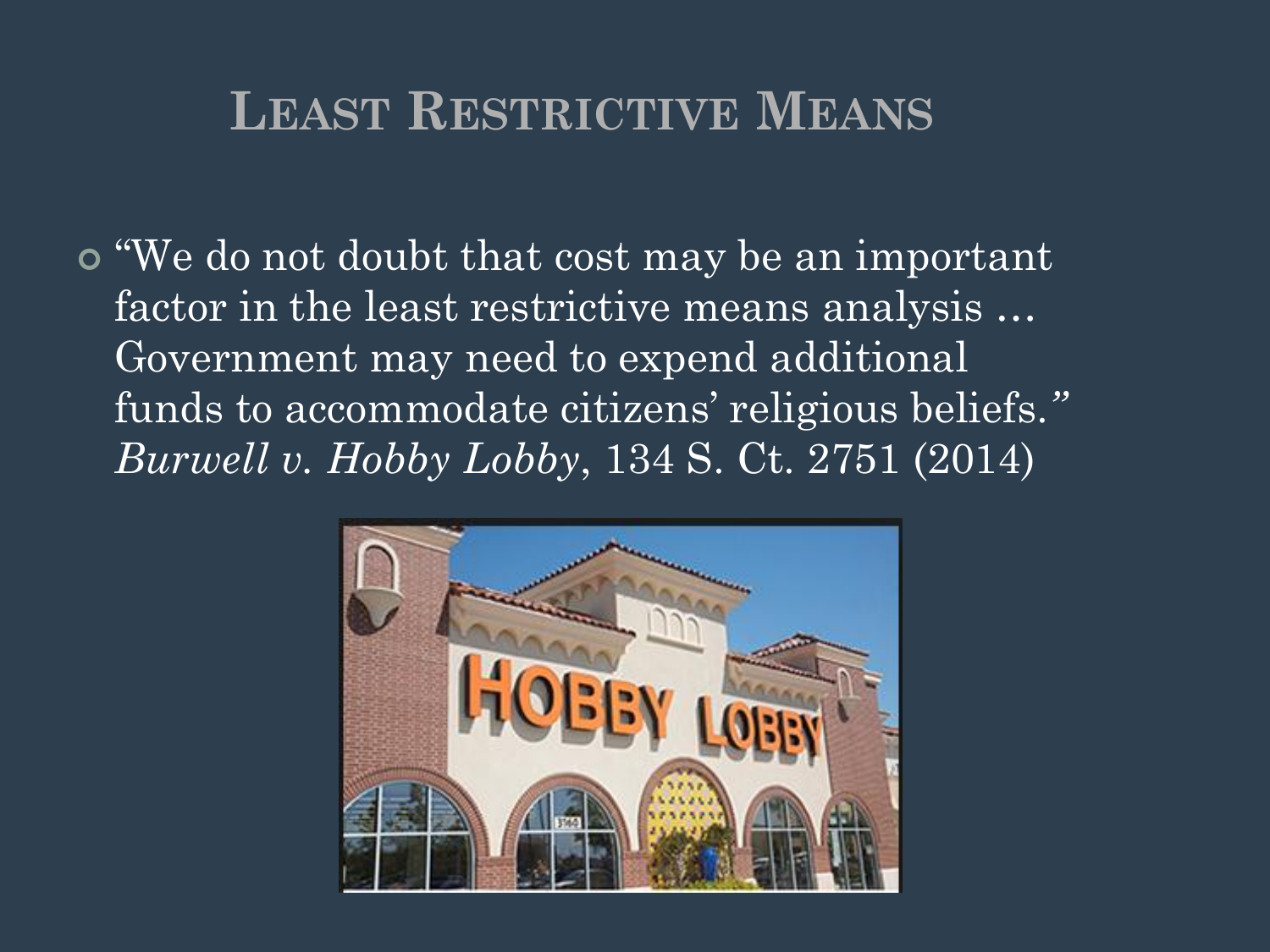# **LEAST RESTRICTIVE MEANS**

 "'The least-restrictive-means standard is exceptionally demanding,' and it requires the government to 'sho[w] that it lacks other means of achieving its desired goal without imposing a substantial burden on the exercise of religion by the objecting part[y].'" *Holt v. Hobbs* (2015)(quoting *Hobby Lobby*)

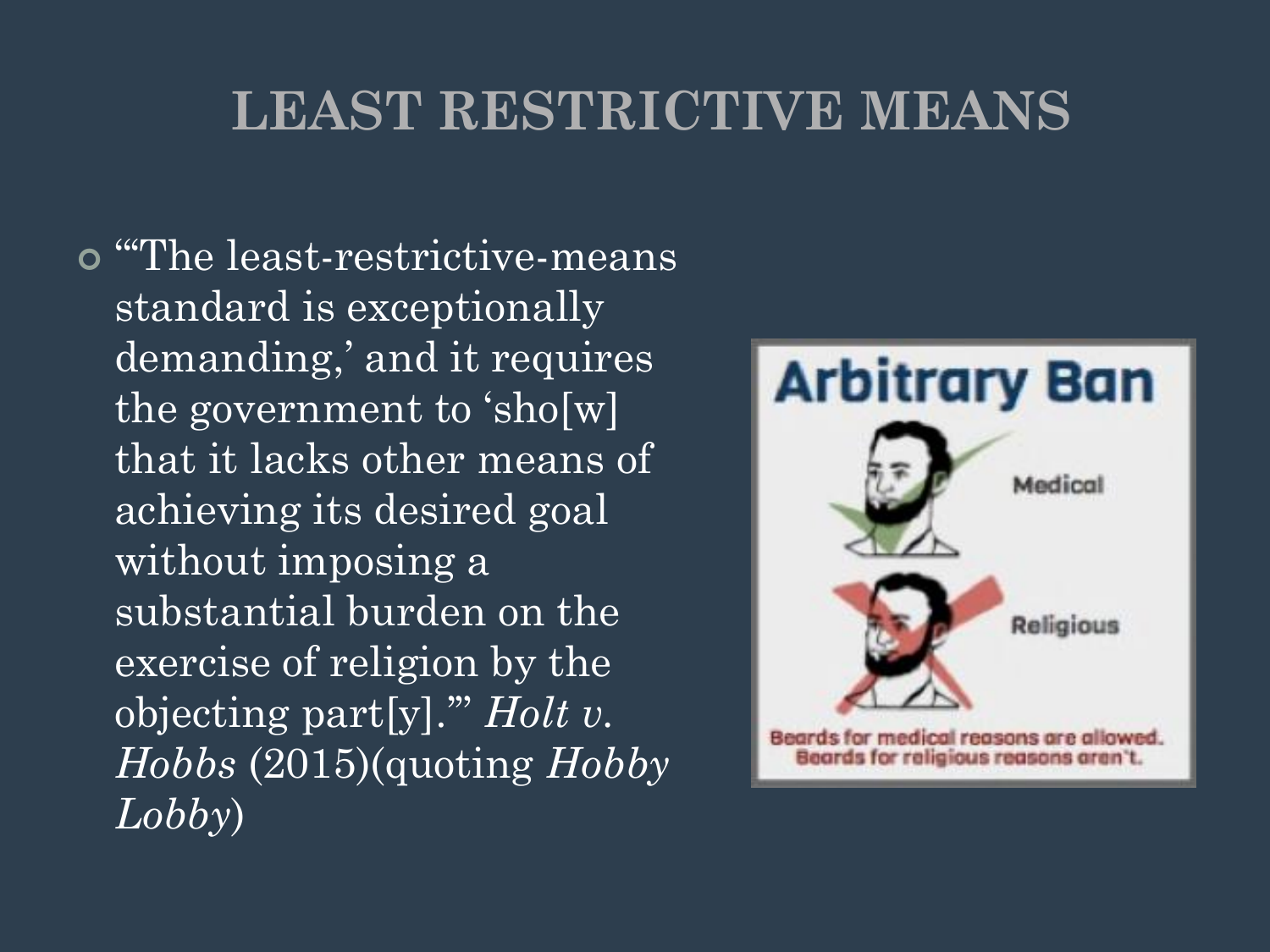#### **MORE ON LEAST RESTRICTIVE MEANS**

- Denial of zoning application without considering any conditions or alternatives fails this test. *Westchester Day Sch.* (2d Cir. 2007)
- "But nothing in the Court's opinion suggests that prison officials must refute every conceivable option to satisfy RLUIPA's least restrictive means requirement." *Holt v. Hobbs* (2015) (Sotomayor, J., concurring) (emphasis added)
- Must strike "delicate balance" between religious practice and governmental interest. *Jova v. Smith* (2d Cir. 2009)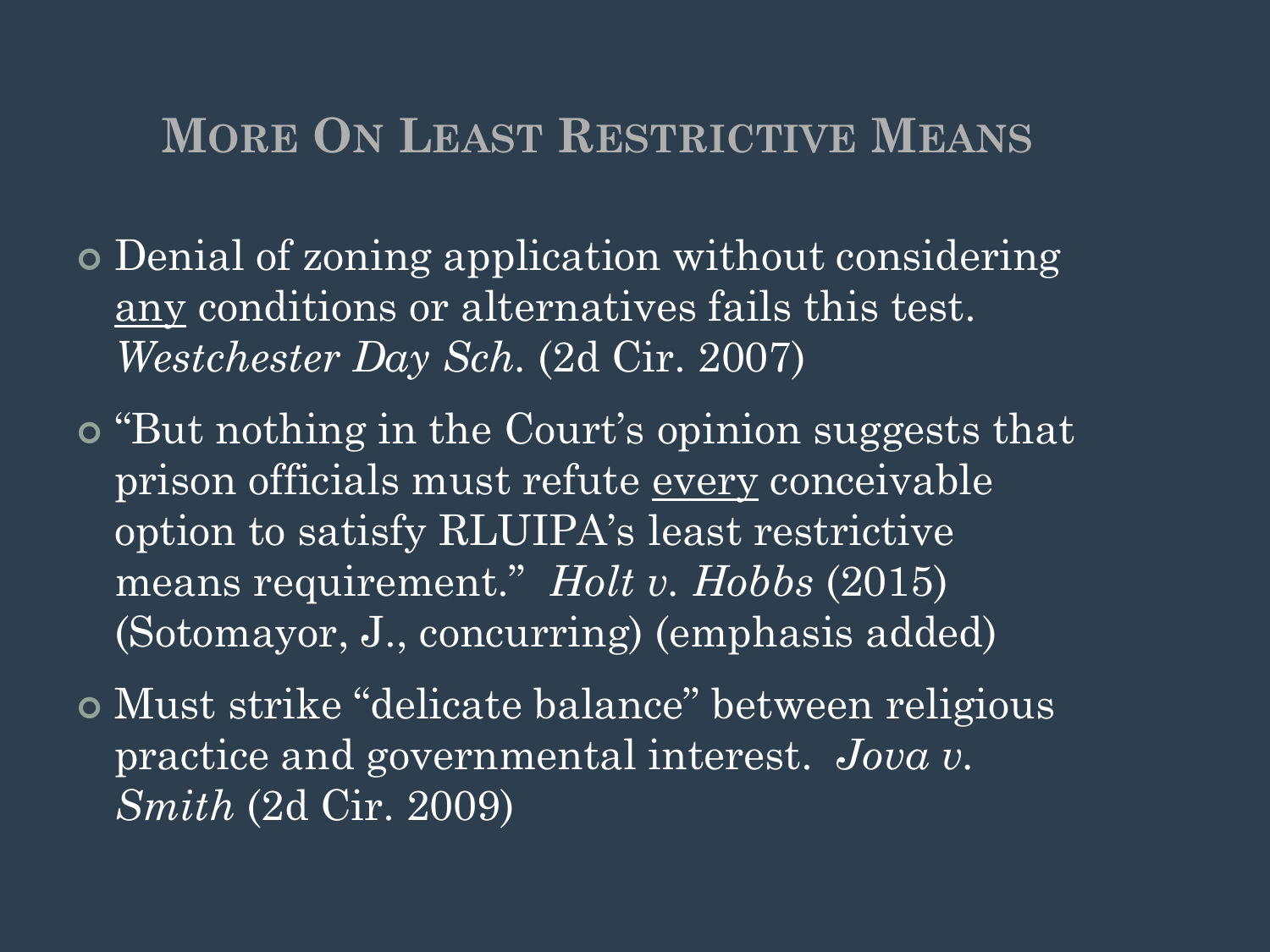# **EQUAL TERMS PROVISION**

No government shall impose or implement a land use regulation in a manner that treats a religious assembly or institution on less than equal terms with a nonreligious assembly or institution.

*42 U.S.C. Section 2000c-(b)(1)*.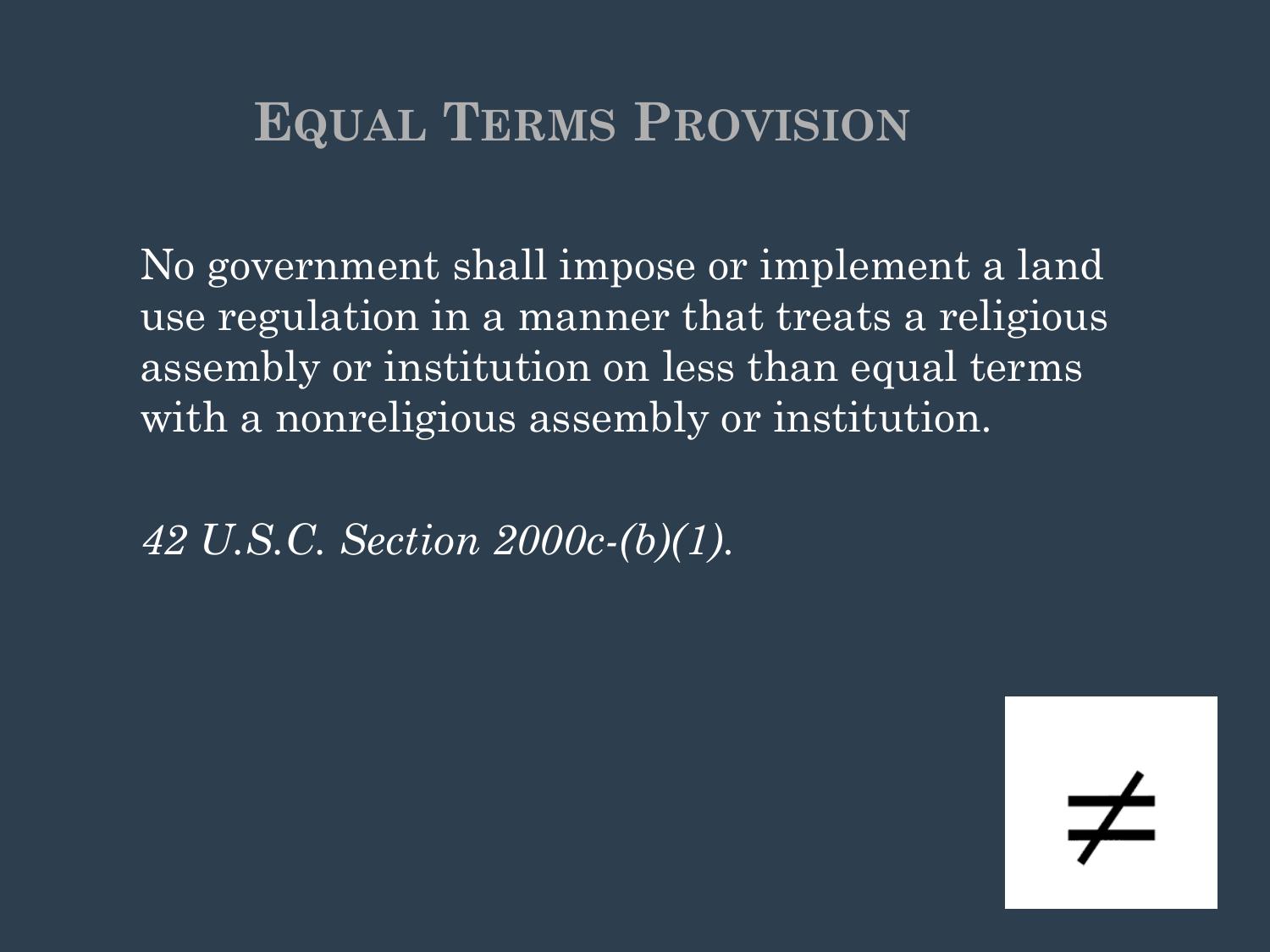# **EQUAL TERMS CLAIMS**

# Facial Challenge

• Challenge to zoning code

# As Applied Challenge

• Challenge to treatment of religious group compared to secular assembly uses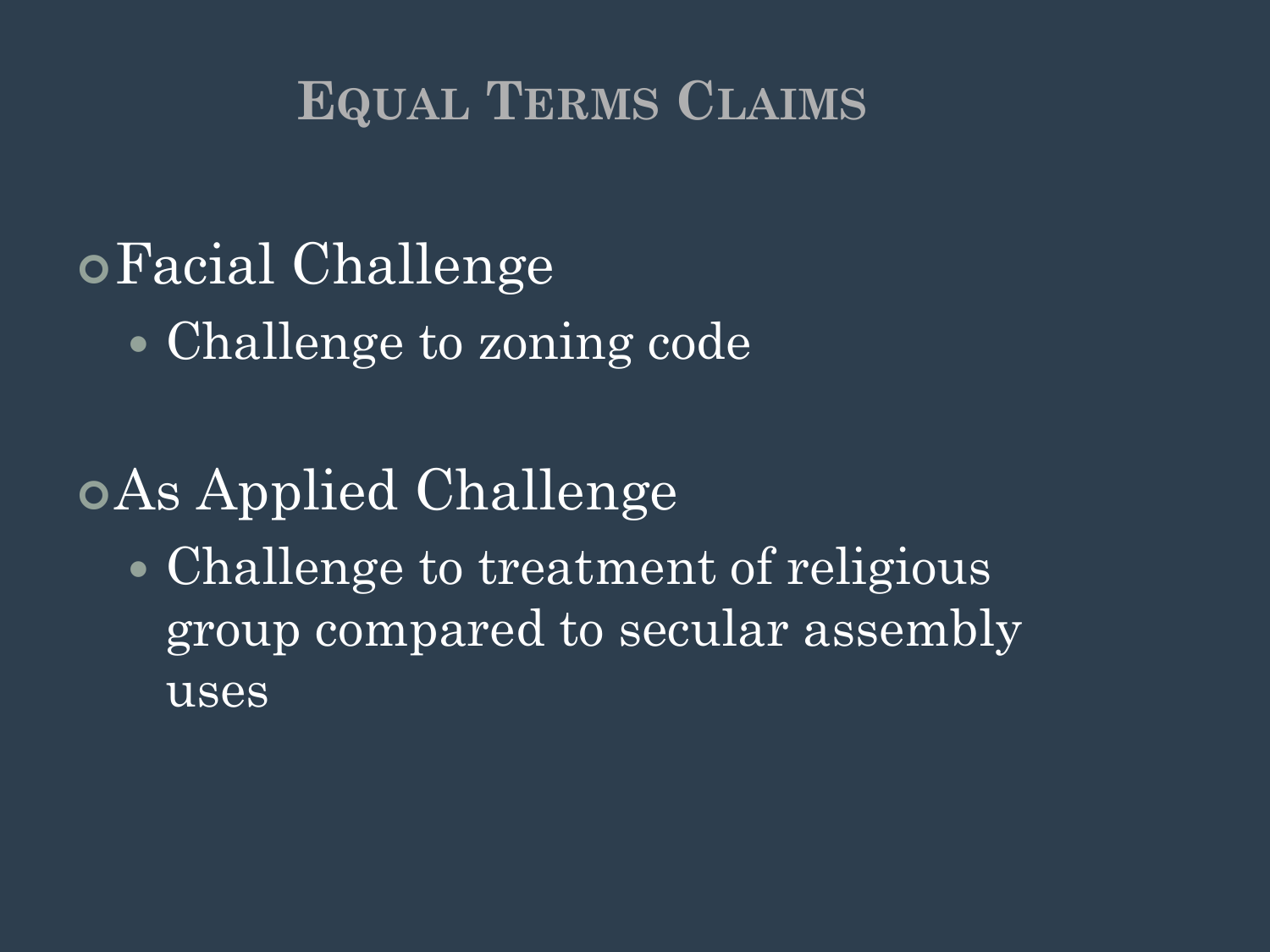Midrash Sephardi, Inc. v. Town of Surfside (11th Cir. 2004)

"A zoning ordinance that permits any 'assembly,' as defined by dictionaries, to locate in a district must permit a church to locate there as well, even if the only secular assemblies permitted are hospital operating theaters, bus terminals, air raid shelters, restaurants that have private dining rooms in which a book club or professional association might meet, and sports stadiums. Thus, private clubs are allowed, so must churches."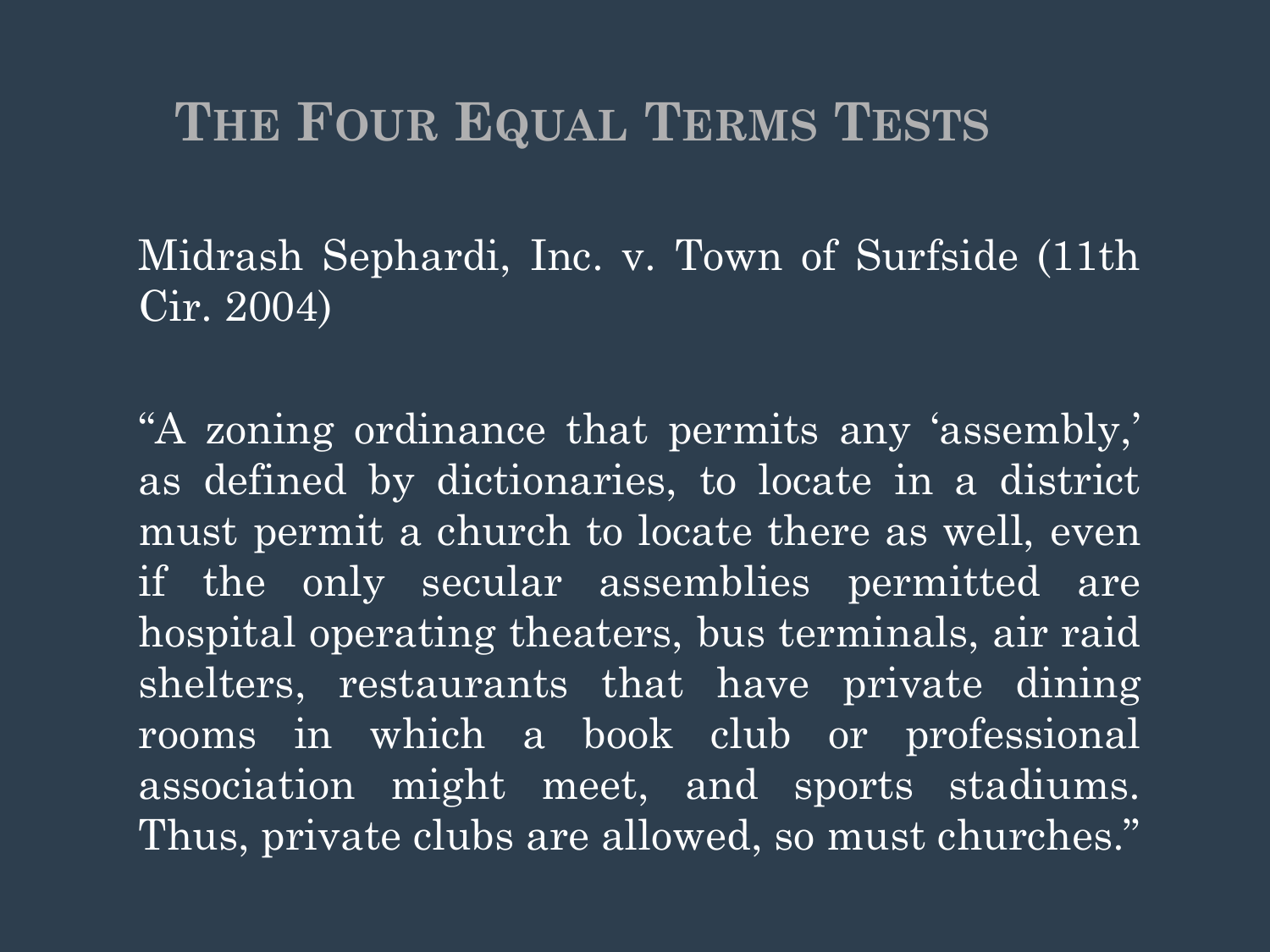*Lighthouse Institute for Evangelism, Inc. v. City of Long Branch* (3d Cir. 2007).

"A regulation will violate the Equal Terms provision if it treats religious assemblies or institutions worse than secular assemblies that are similarly situated as to the regulatory purpose. A secular comparator is needed to demonstrate the impact of the regulatory purpose in the same way that the religious assembly would. Once established, strict liability."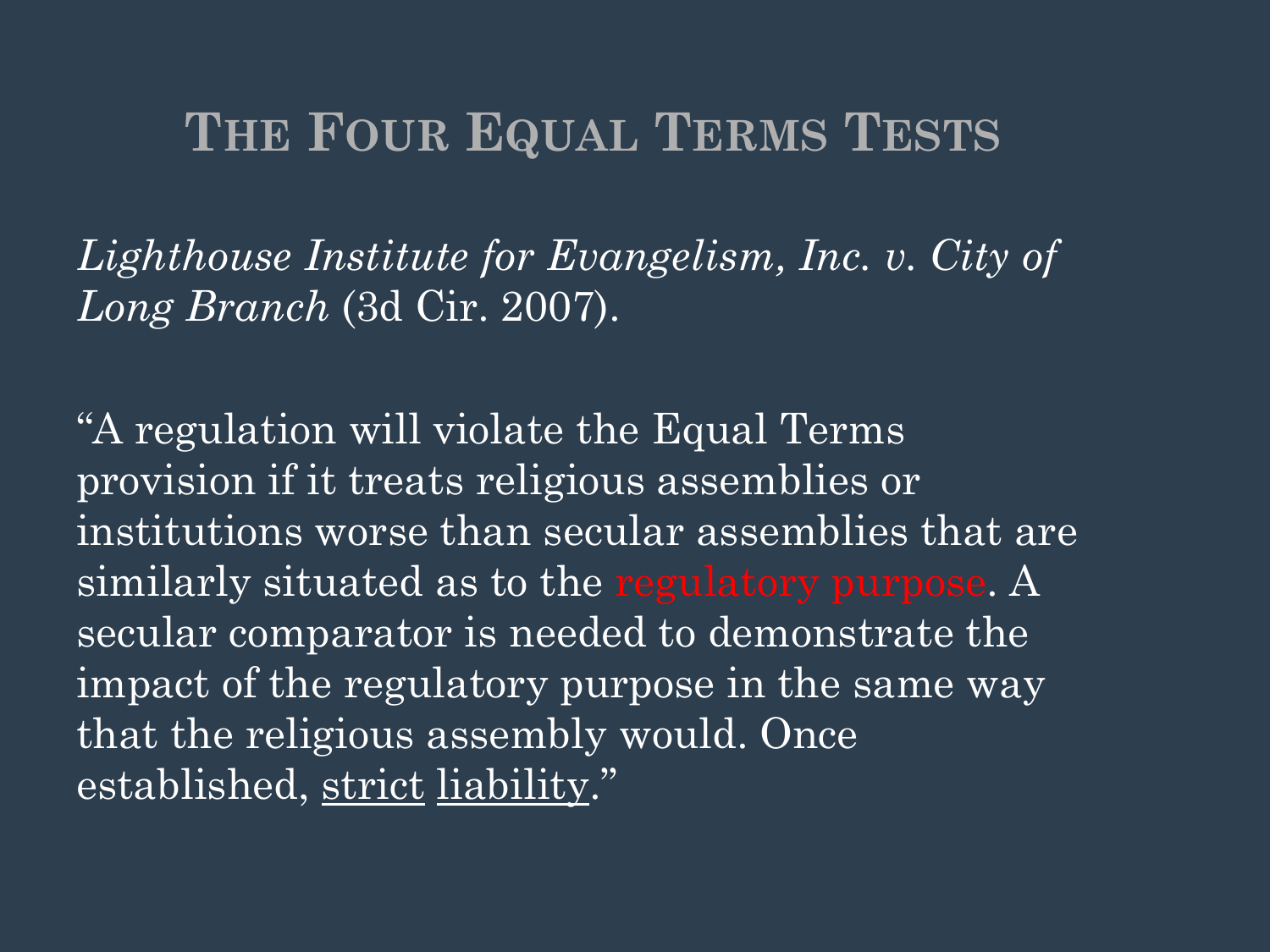*River of Life Kingdom Ministries v. Vill. of Hazel Crest* (7th Cir. 2010)

The city violates the Equal Terms provision only when a church is treated on a less than equal basis with a secular comparator, similarly situated with respect to an accepted zoning criteria. While still somewhat restrictive in terms of available secular comparators, this test is theoretically more objective since criteria are typically less open to interpretation than an abstract purpose might be.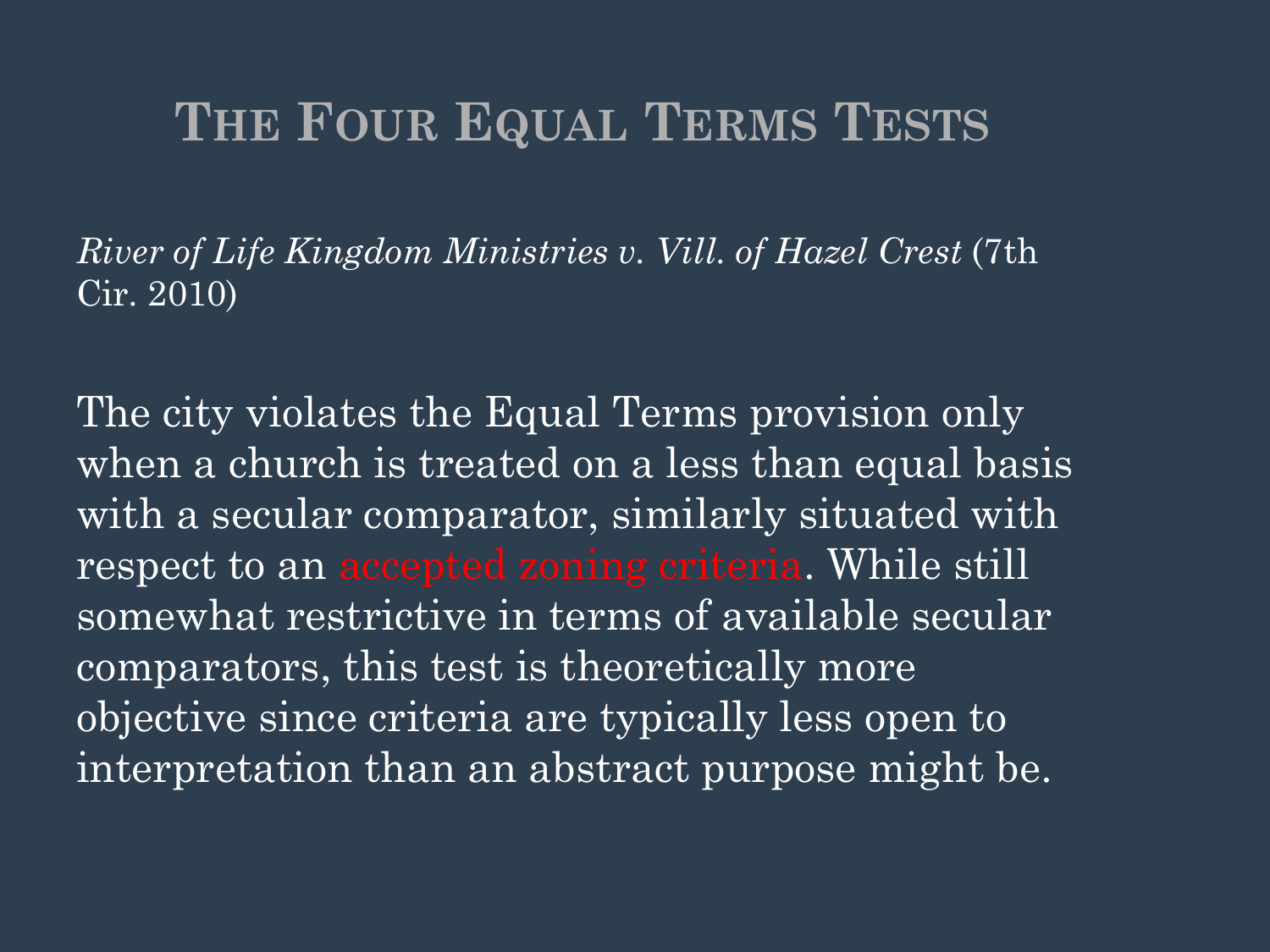*Opulent Life Church v. City of Holly Springs Miss.* (5th Cir. 2012)

"The 'less than equal terms' must be measured by the ordinance itself and the criteria by which it treats institutions differently. In accord with this instruction, and building on the similar approaches of our sister circuits, we must determine: (1) the regulatory purpose or zoning criterion behind the regulation at issue, as stated explicitly in the text of the ordinance or regulation; and (2) whether the religious assembly or institution is treated as well as every other nonreligious assembly or institution that is "similarly situated" with respect to the stated purpose or criterion."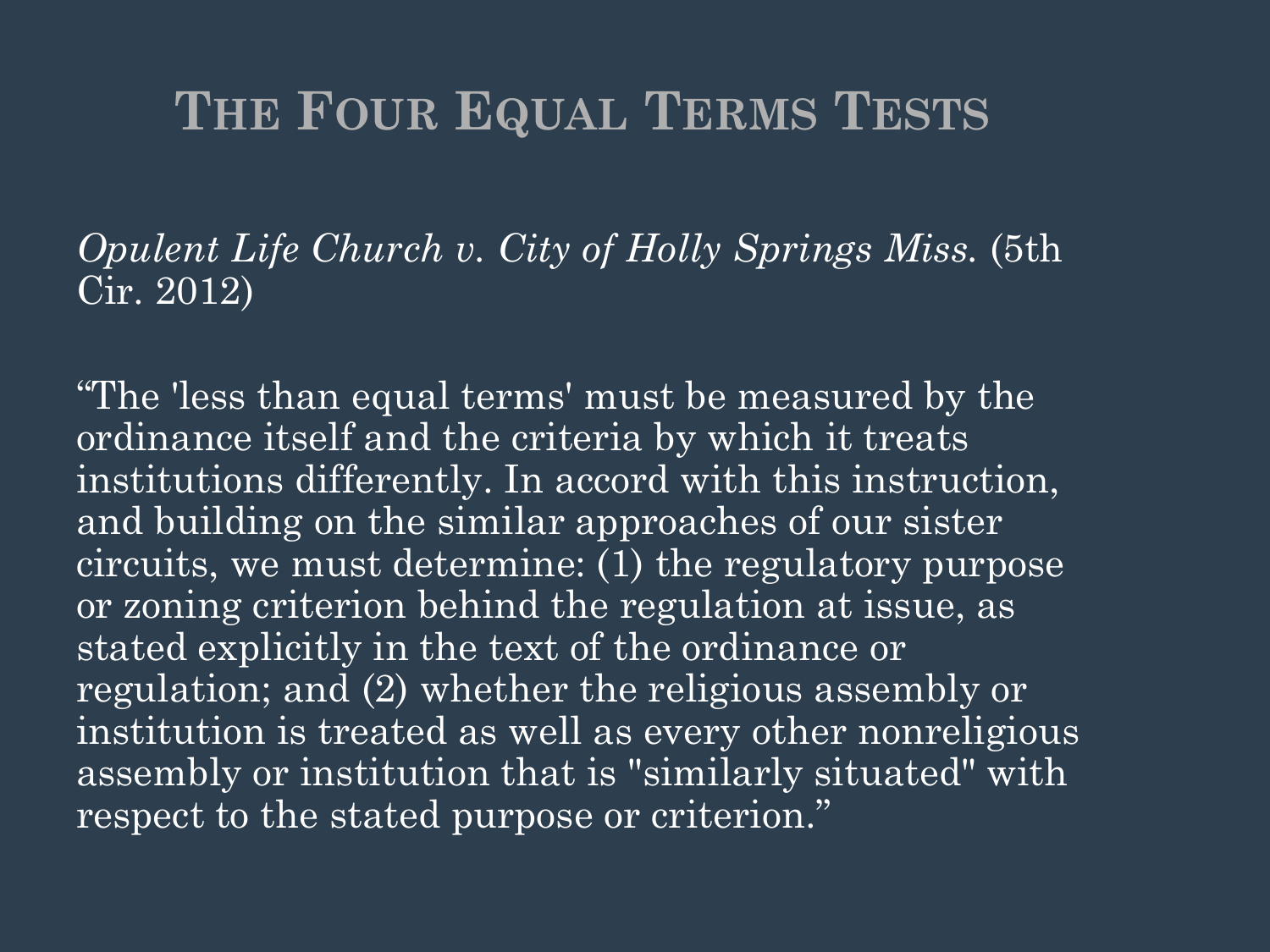# **NONDISCRIMINATION PROVISION**

"No government shall impose or implement a land use regulation that discriminates against any assembly or institution on the basis of religion or religious denomination."

*42 U.S.C. Section 2000cc(b)(2)*

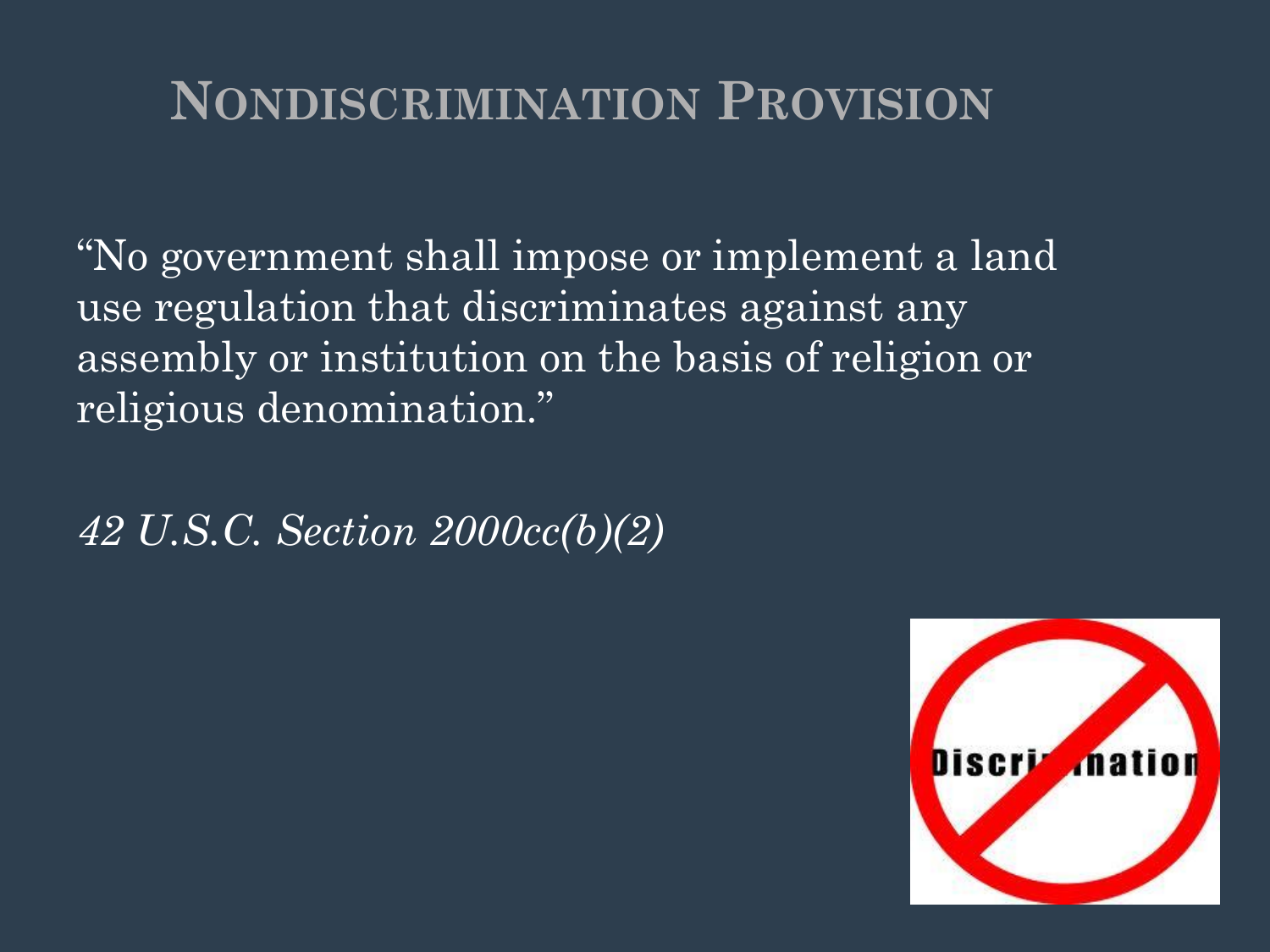# **EXCLUSIONS & LIMITS PROVISION**

No government shall impose or implement a land use regulation that—

> (A) totally excludes religious assemblies from a jurisdiction; or (B) unreasonably limits religious assemblies, institutions, or structures within a jurisdiction.

*42 U.S.C. Section 2000cc(b)(3)*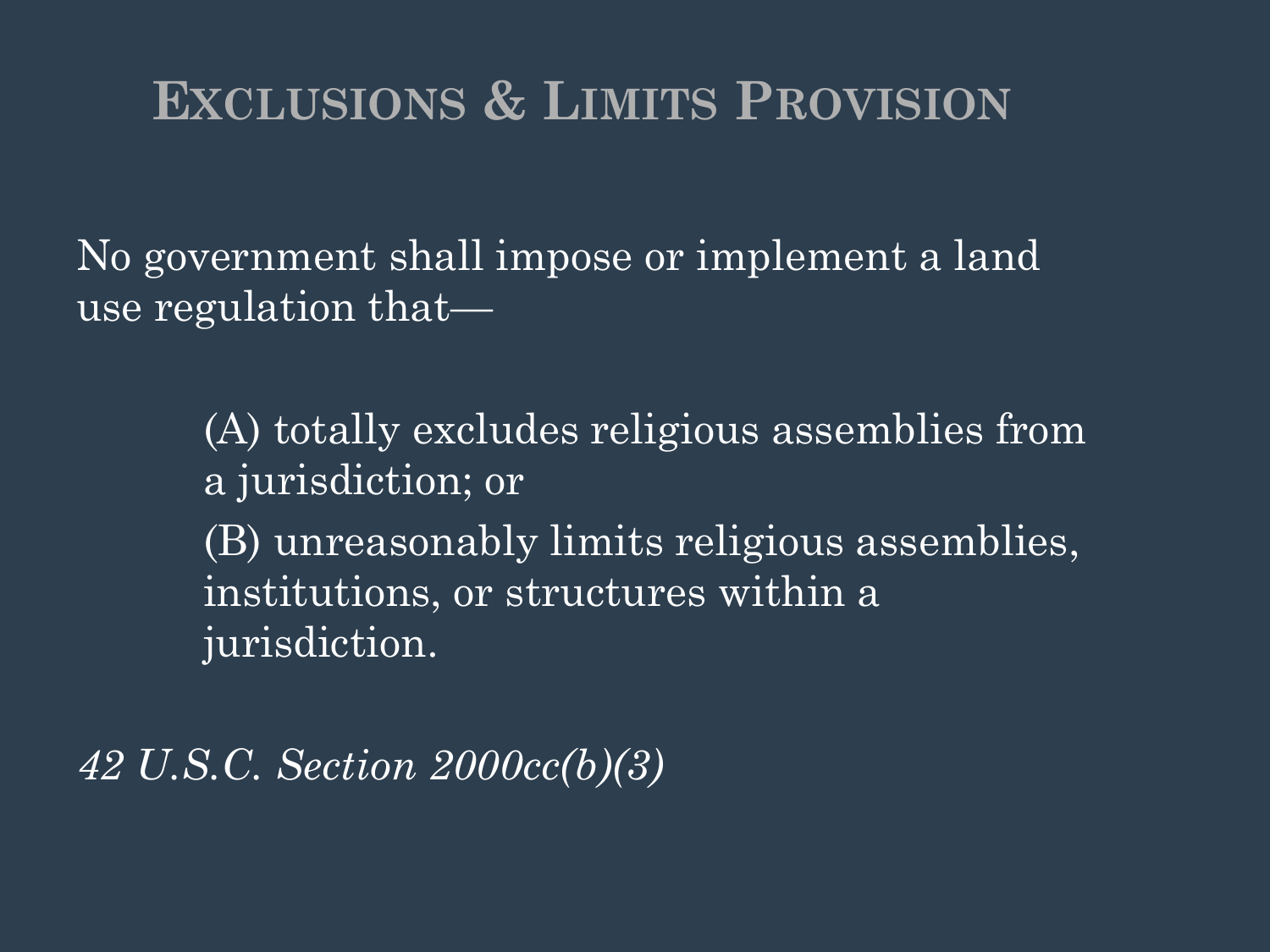Must train and educate local officials

Lack of RLUIPA training / knowledge of RLUIPA can support substantial burden claim. *Grace Church of North County v. City of San Diego* (S.D. Cal. 2008)

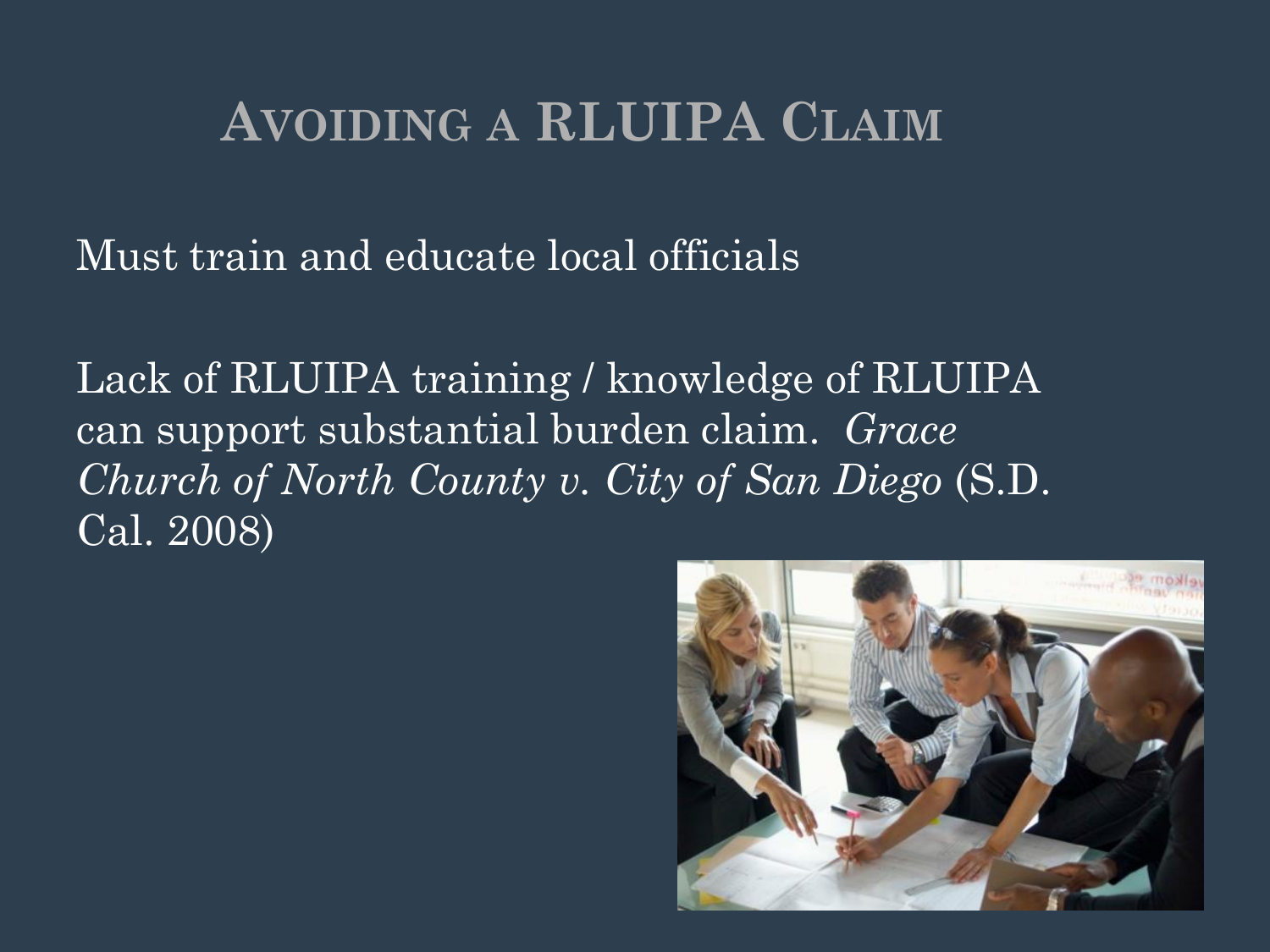## **RLUIPA'S "SAFE HARBOR" PROVISION**

A government may avoid the preemptive force of any provision of this chapter by changing the policy or practice that results in a substantial burden on religious exercise, by retaining the policy or practice and exempting the substantially burdened religious exercise, by providing exemptions from the policy or practice for applications that substantially burden religious exercise, or by any other means that eliminates the substantial burden.

*42 U.S.C Section 2000c-3(e)*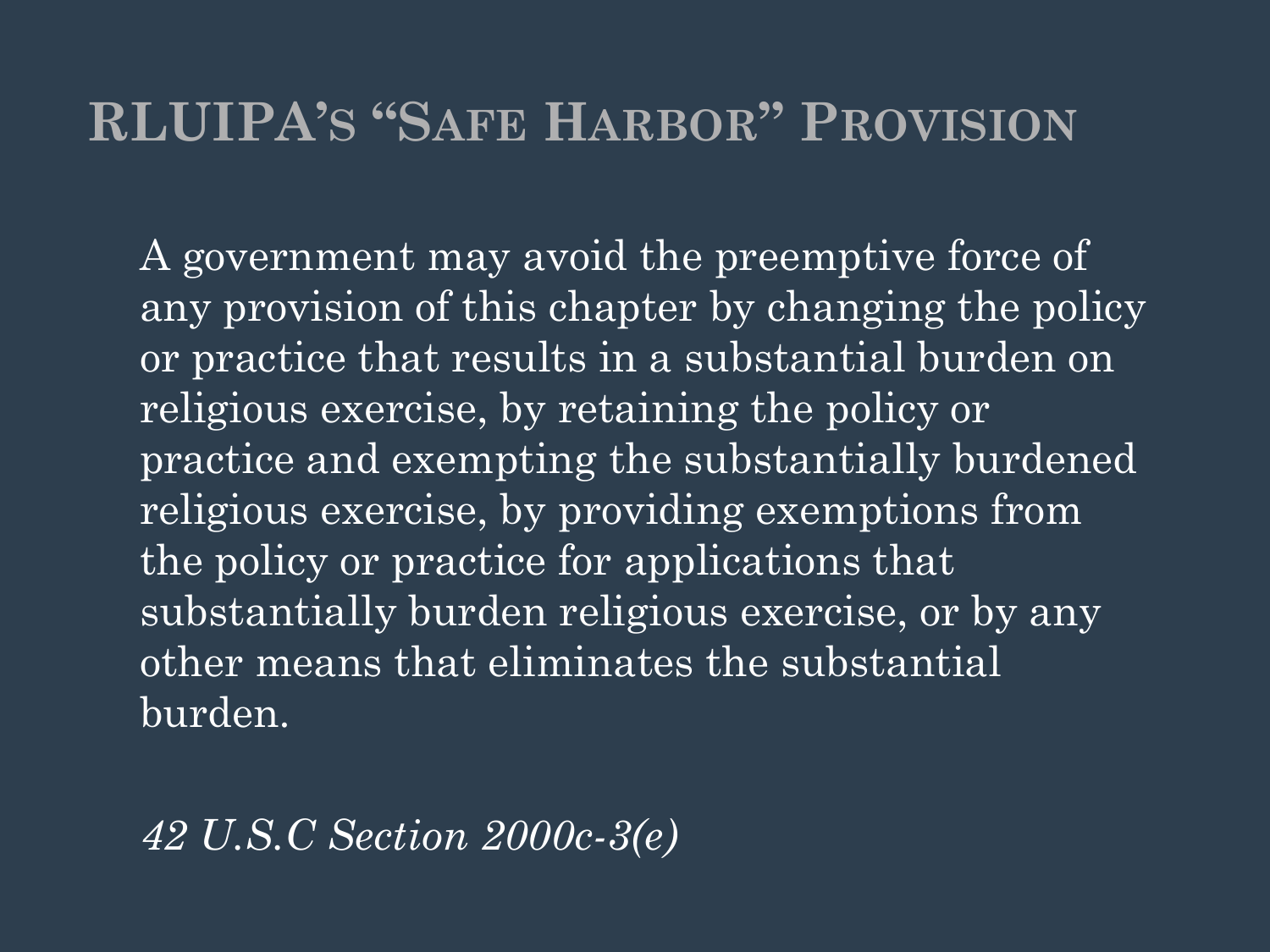# **RLUIPA'S "SAFE HARBOR" PROVISION**

 Does not apply only to RLUIPA's Substantial Burden provision. *C.L.U.B. v. City of Chicago* (7th Cir. 2003).

 Example of *Church of Our Savior v. City of Jacksonville* (M.D. FL 2014)

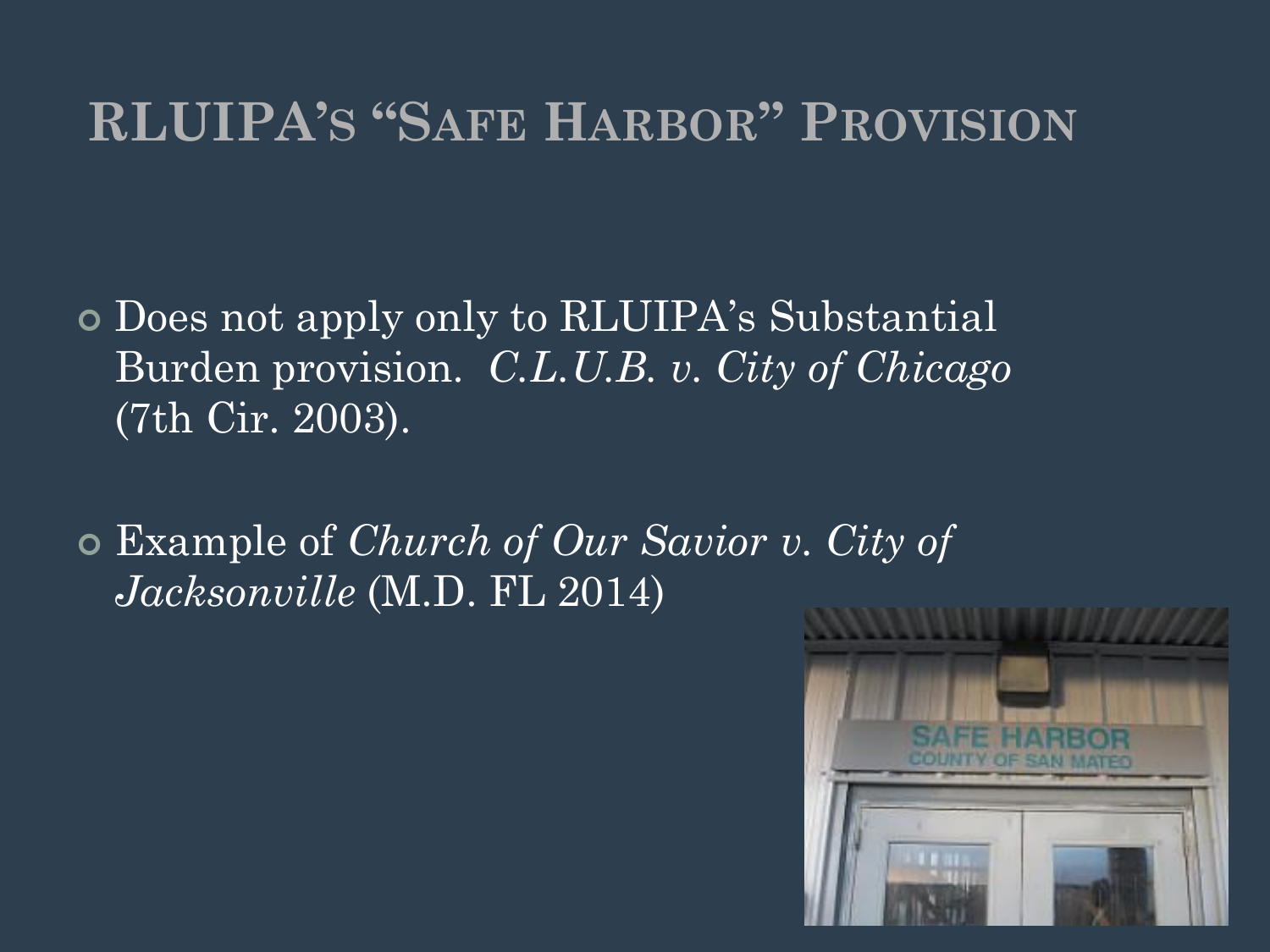- <sup>o</sup> Be your own critic assess your zoning code
	- How are assembly uses treated?
	- Do distinct standards apply to places of worship?
	- Are religious uses defined?
	- Are some assembly uses treated differently than religious uses (i.e., parking, height, bulk)?
	- Ensure that religious uses permitted within jurisdiction
	- PLAN FOR RELIGIOUS USES

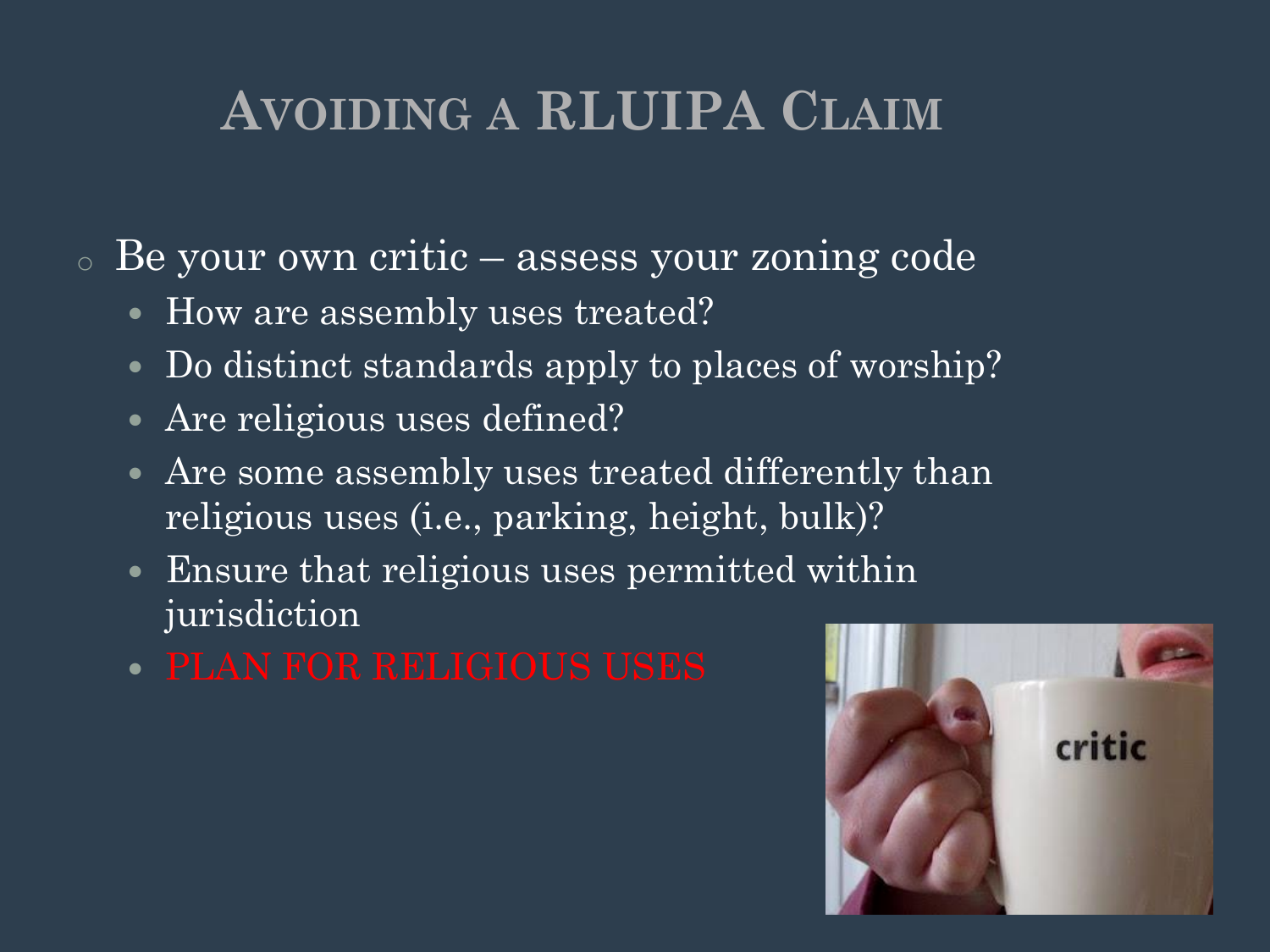- When an application under your zoning code is filed by a religious organization, perform a RLUIPA analysis
	- Determine from the applicant the reasons for the application (i.e. identify and measure the burdens on religion that will exist)
	- Compare the nature and extent of the application to that of other applicants that could be regarded as comparators
	- Determine the risk of an equal terms claim if application is denied in whole or in part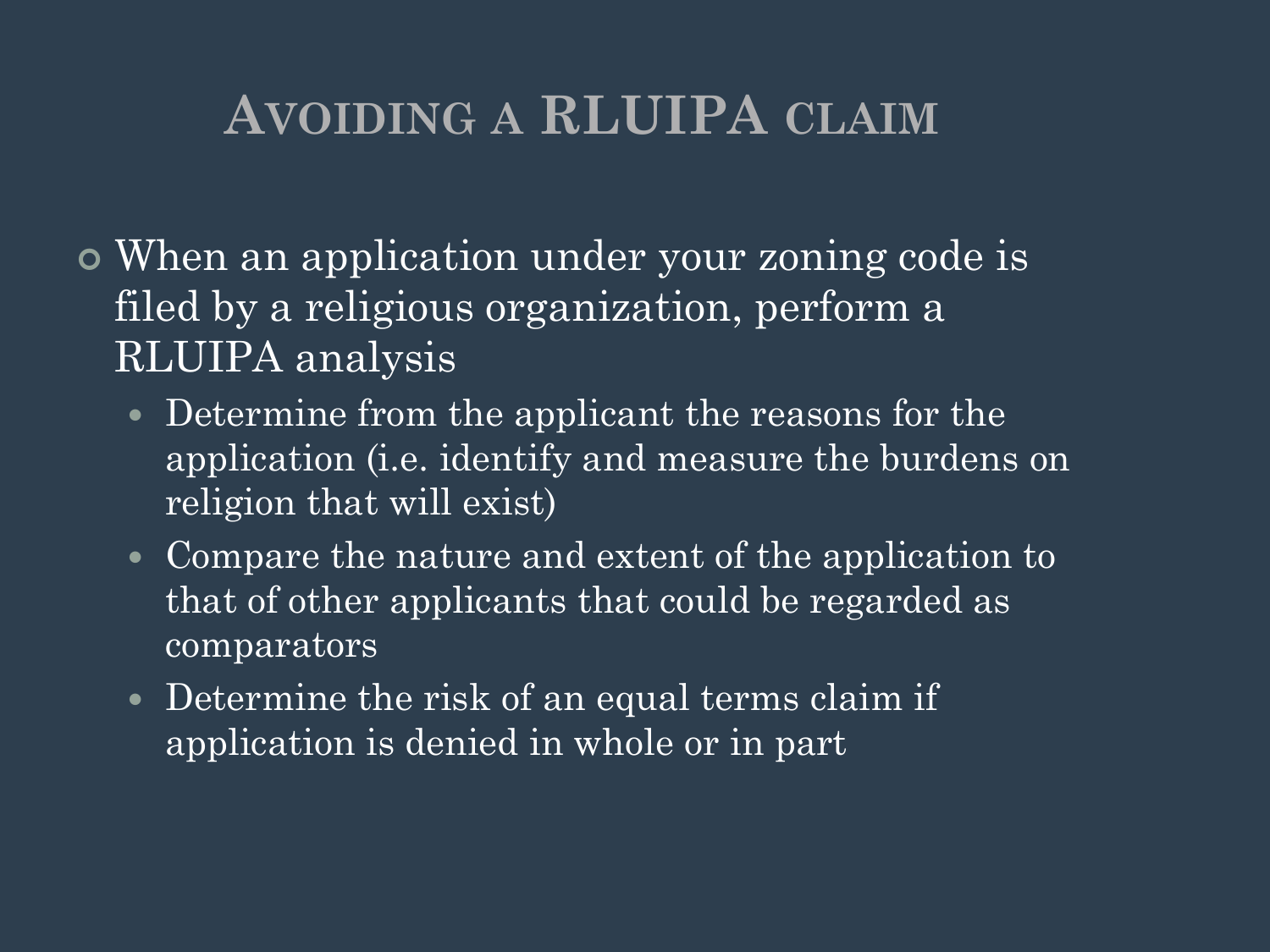Invite the applicant to propose a less intensive use (can municipal goals be met in a less restrictive manner?)

Negotiate reasonable conditions

Negotiate a new location

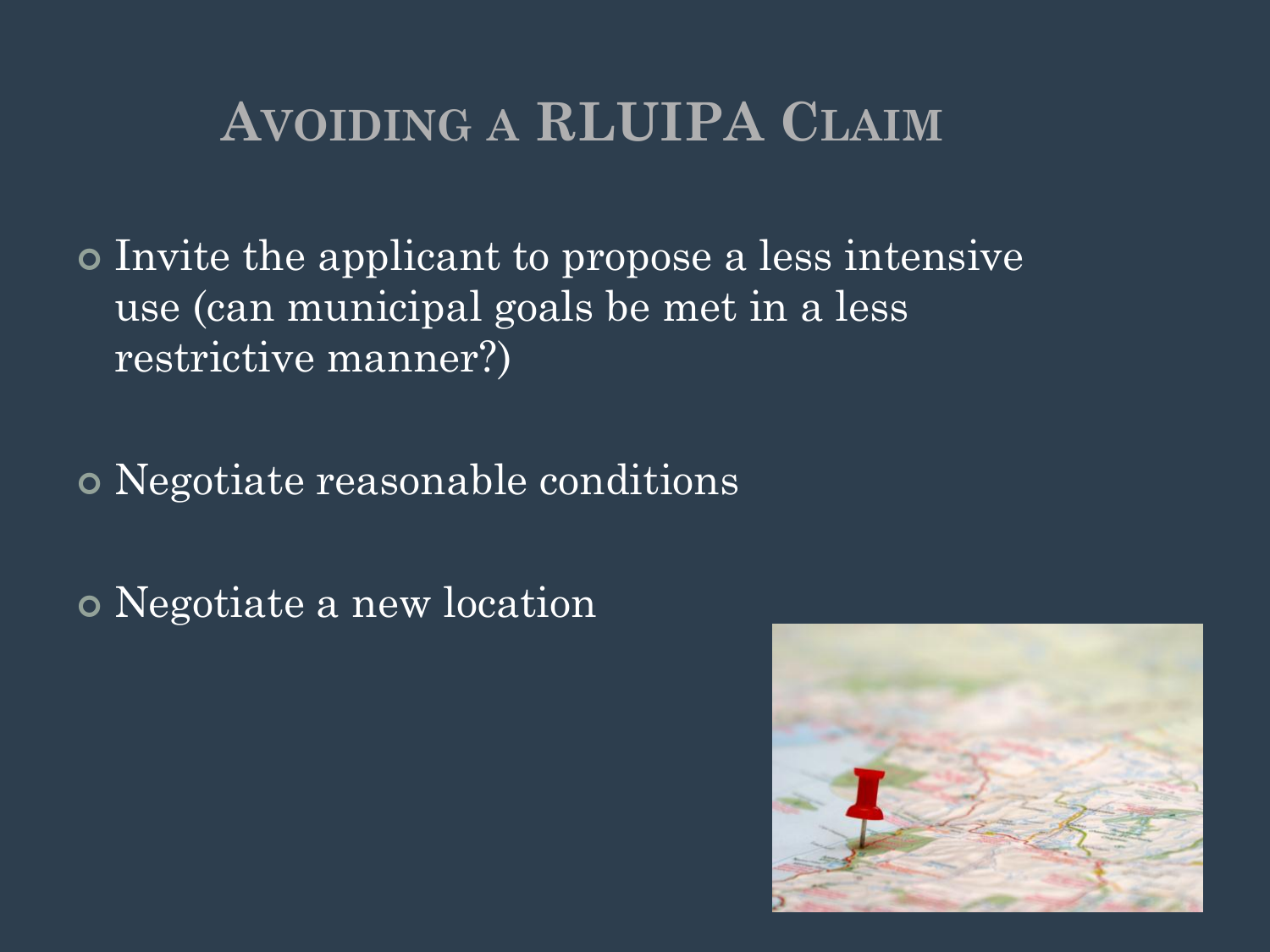Avoid discriminatory comments by agency members. *See Fortress Bible Church v. Feiner* (2d Cir. 2012)

Avoid hostile atmosphere (discriminatory comments / animus by public). *See Al Falah Center v. Township of Bridgewater* (D. NJ 2013)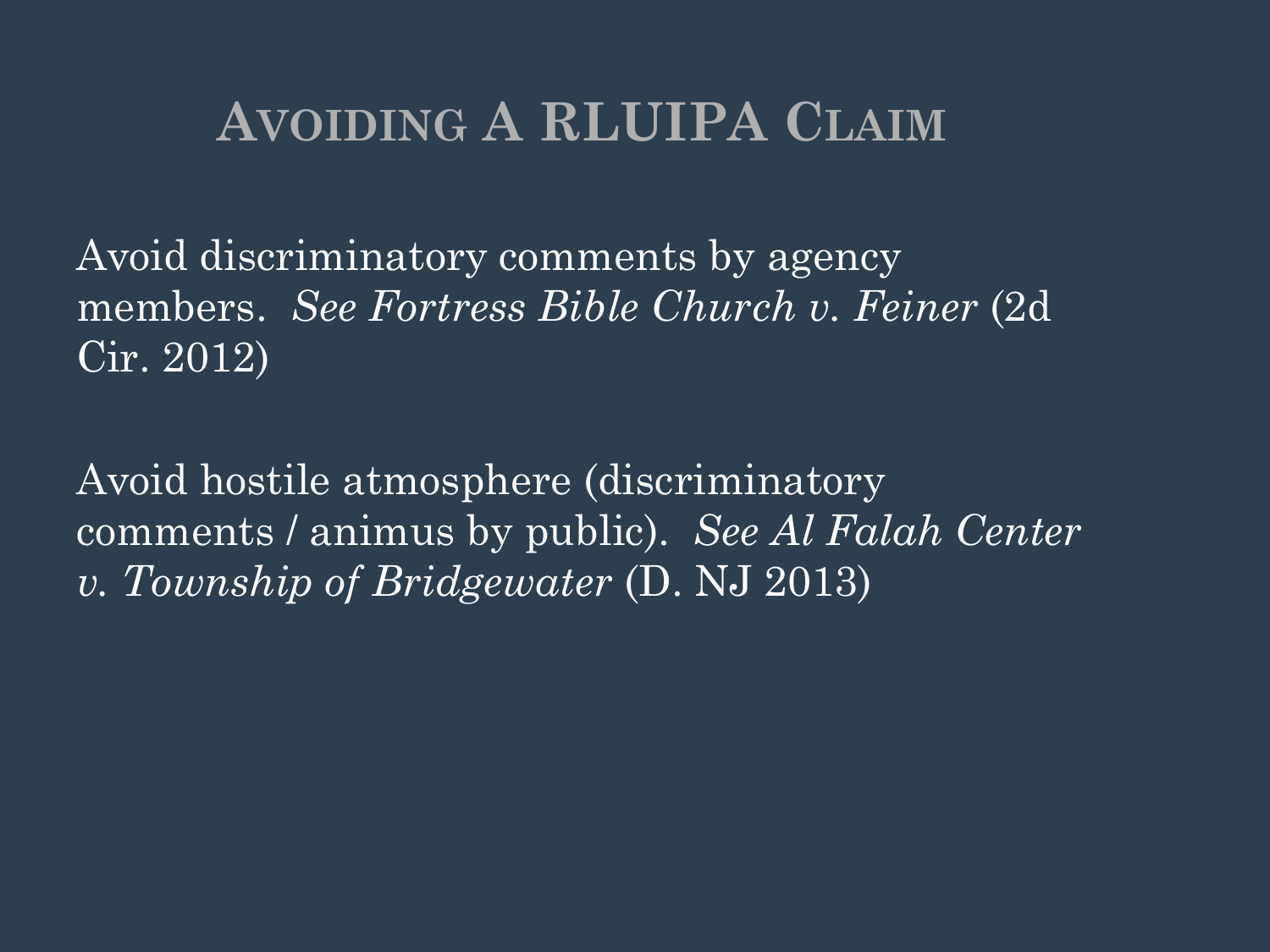# **DEFENDING A RLUIPA CLAIM**

#### Invariably Expensive

- Time and Money lawyers, coincident environmental proceedings, experts (land use, damages, environmental)
- Make sure RLUIPA claims are covered under your governmental liability policy

### Probably document intensive

- Equal terms and substantial burden challenges usually involve extensive documentation
- Cases are fact intensive
- Can be polarizing for community

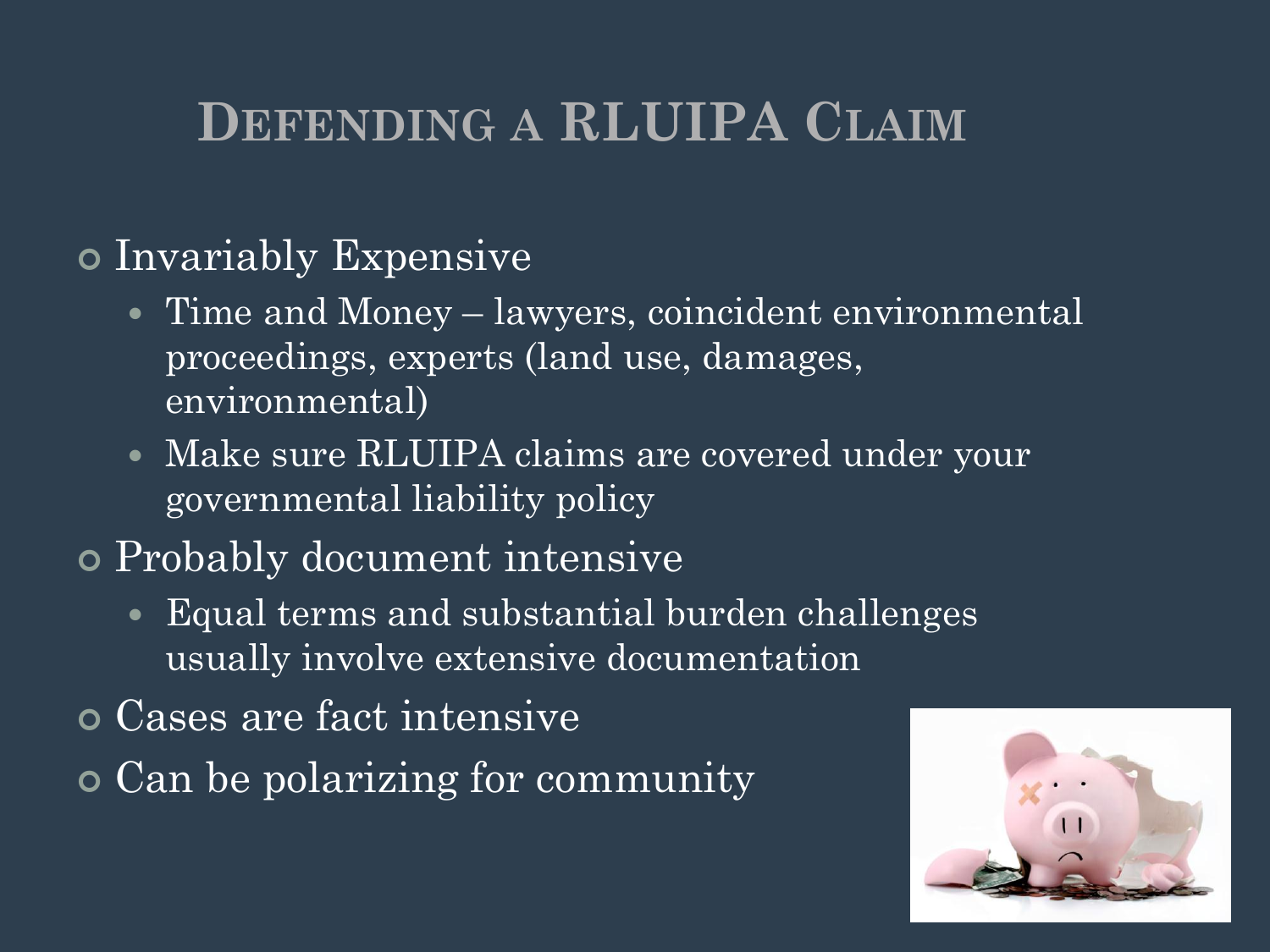# **DEFENDING A RLUIPA CLAIM**

## Once brought, rarely settled

- Legal fees
- Cases become matters of faith to plaintiffs
- Difficult to defend at trial
	- Most are claimed to a jury
	- God vs. Government bias potential
	- Cross-examination of church officials requires tact not ferocity
	- Jury instructions are confusing
	- Federal judiciary rarely has RLUIPA or land use experience

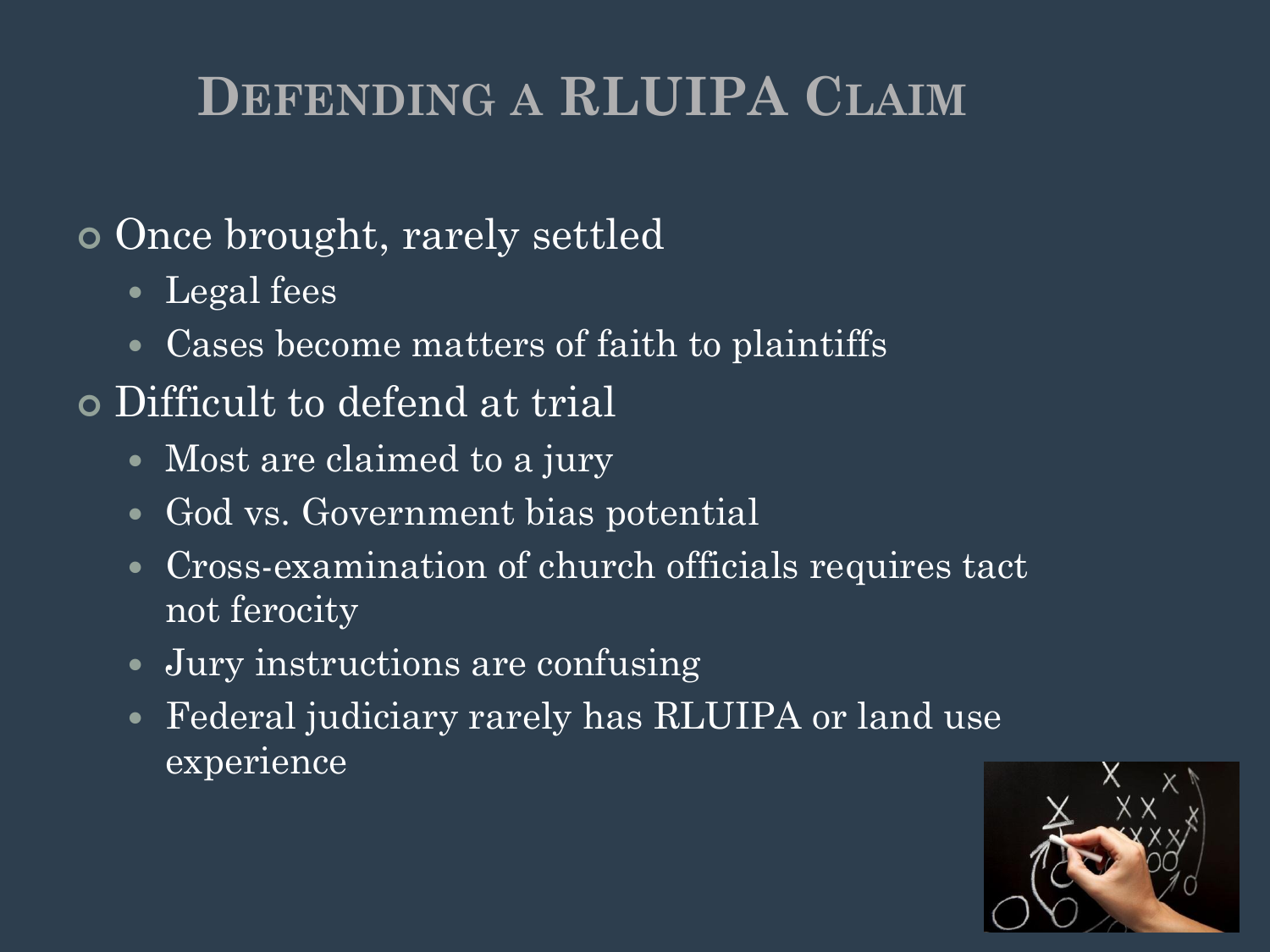# **POSITIVE ECONOMIC VALUE**

#### **SPOTLIGHT: What's a Congregation Worth?**



**GARDEN/LAWN/CEMETERY \$146** Based on water retained

> **SUICIDE PREVENTION \$58,800** S19,600 per person directly saved through clergy intervention

**HELPING PEOPLE GAIN EMPLOYMENT \$725,000** \$14,500 per arranged employment

**TREES \$523 Based on uspa Forest** Service values

Dr. Ram Cnaan, Director of the Program for Religion and Social Policy Research at University of Pennsylvania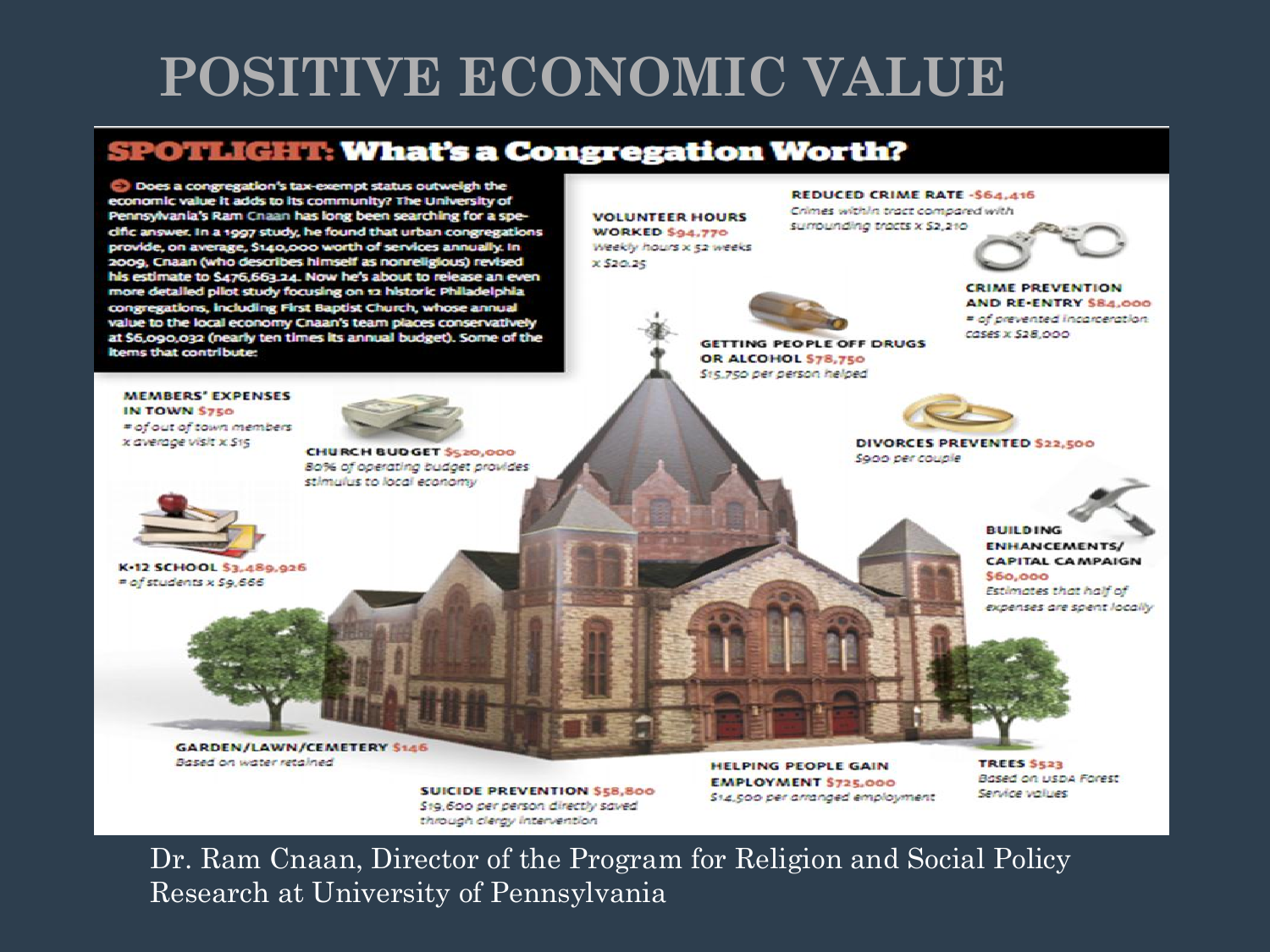# **RESOURCE AVAILABLE ON AMAZON: HTTP://AMZN.TO/1KMCSNS**